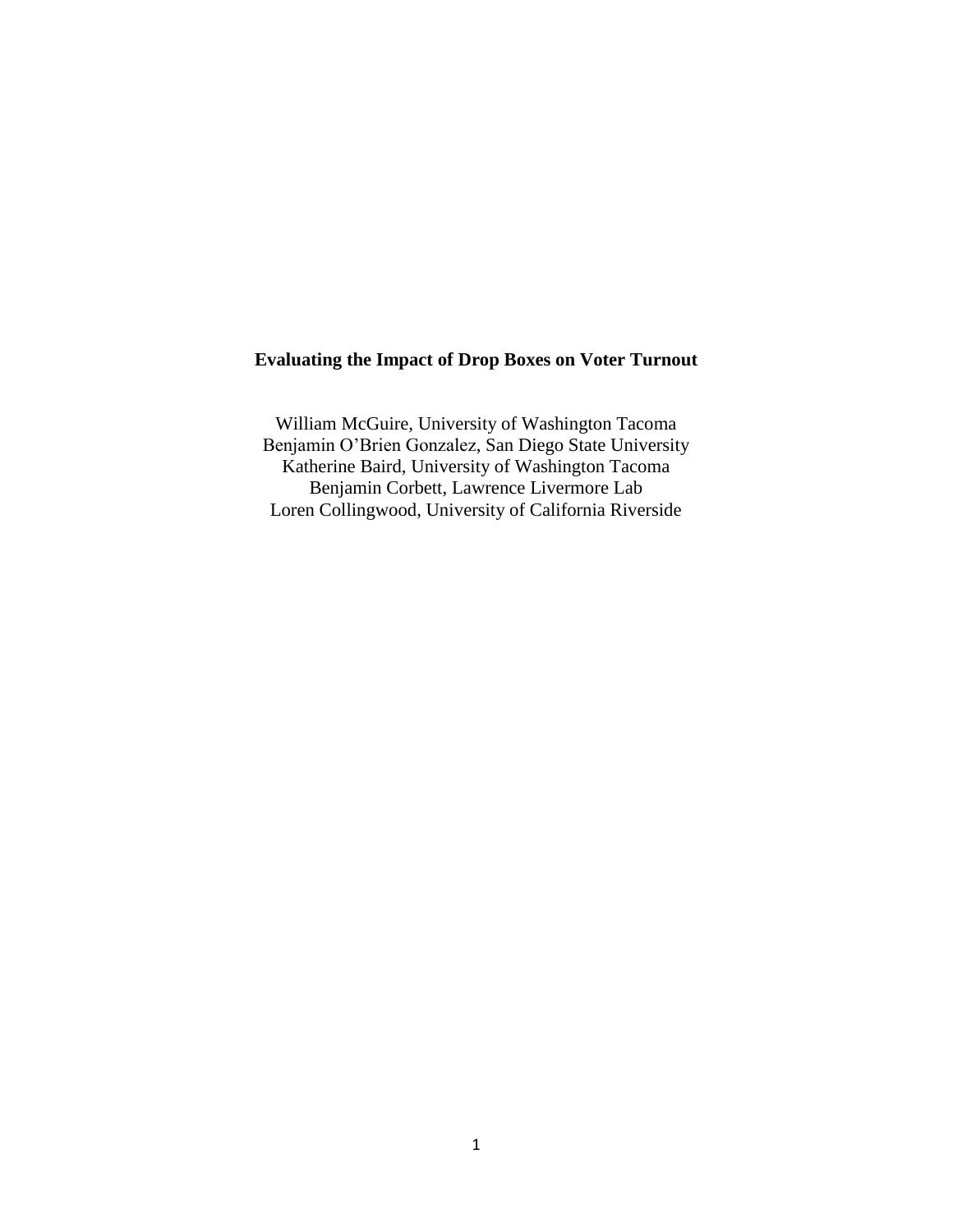# **Abstract**

While evidence indicates that voting by mail (VBM) requirements increase voter turnout, there is not much evidence of the impact ballot drop boxes have on voting, despite that fact that voters in VBM states often prefer these boxes over voting via the postal service. This paper examines the impact of the installation of new ballot drop boxes on voter turnout in Pierce County, the second largest county in Washington State. To identify the causal effects of these boxes on the decision to vote, we exploit the randomized placement of five new ballot drop boxes in Pierce prior to the 2017 general election. We find that these additional drop boxes modestly increased voter turnout. Specifically, the likelihood of those voters located near one of these new drop boxes to vote, increased; and the more the new drop box reduced a voter's distance to his or her nearest drop boxes, the larger was the increase in probability that that voter would vote in the 2017 general election. For the group of voters affected by the new drop boxes, the mean change in reduced distance to their nearest drop box was 1.32 miles. We estimate for this voter, their probability of voting increased by 0.7 percentage points.

**Acknowledgements**: This project was funded by a grant from the Massachusetts Institute for Technology's Election Data and Science Lab.

**Keywords**: Voter Turnout; Vote by Mail; Drop Box; Accessibility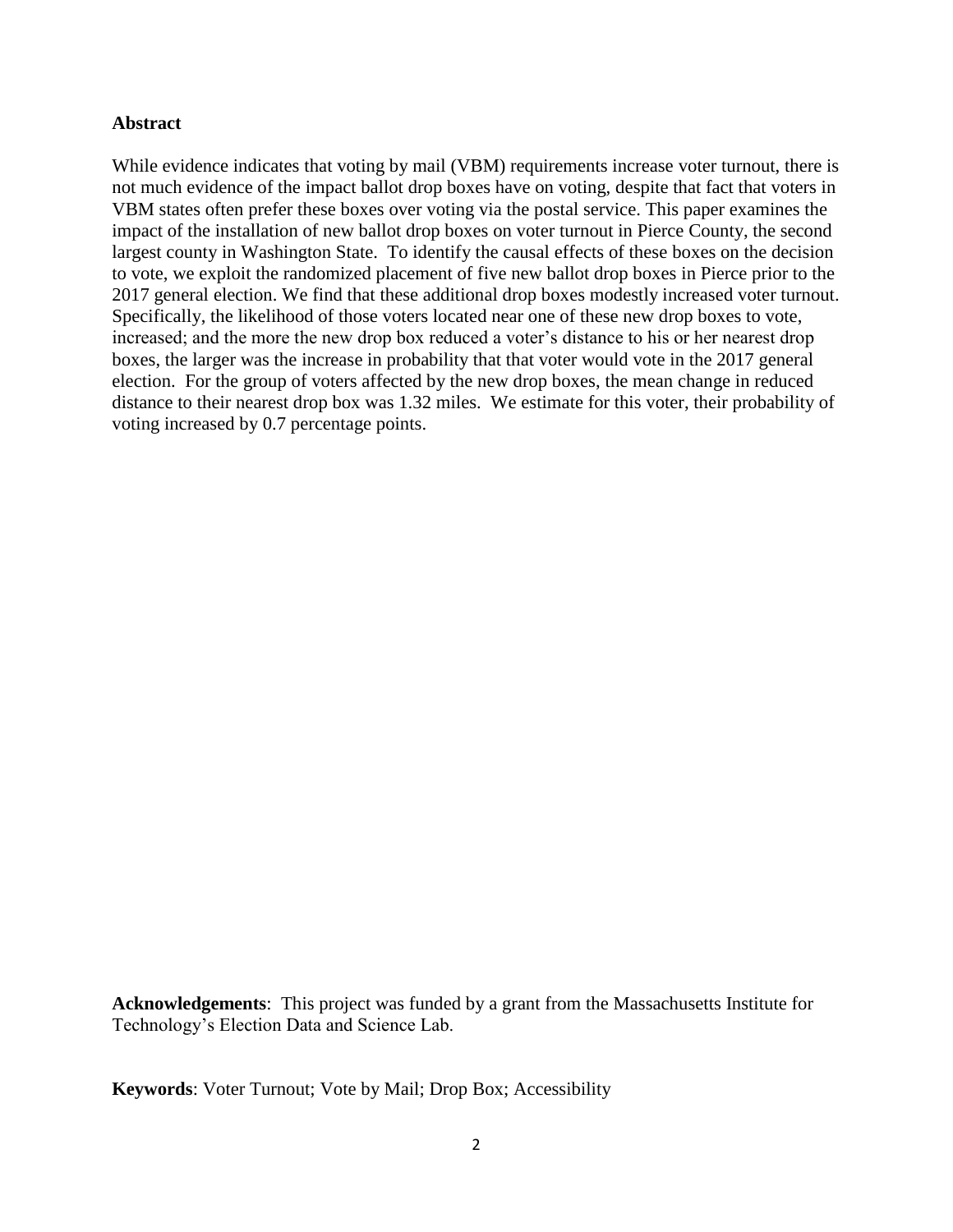#### **1. Introduction**

Voter turnout in the United States lags behind most other developed democracies. In a 2018 report by the Pew Research Center, the United States ranks 26<sup>th</sup> out of 32 developed countries in turnout among the voting age population (VAP); in no national election since 1968 has had a VAP turnout above 60 percent (DeSilver 2018). Midterm and off year elections experience even lower turnouts; for example, in Washington State, VAP turnout in the 2016 Presidential election was 60.5%, but for the 2014 mid-term election it was only 39.5% (Washington Secretary of State 2017).

Among the many options for increasing voter turnout in the U.S., one popular approach is to increase the ease of voting. Indeed, research shows that the traditional method of voting in the U.S. – in person voting at a precinct location on a pre-defined day – deters many from voting. No-excuse absentee voting, early voting and vote-by-mail all represent different measures voting jurisdictions are taking to make voting easier and increase the voting ranks. Of these, vote by mail (VBM) removes the most barriers to voting. In VBM jurisdictions, voters do not need to request an absentee ballot, as they do with no-excuse absentee voting; instead, all registered voters receive their ballot in the mail.

While the effect of VBM provisions on voter turnout has been studied extensively, little research exists on the impact of providing citizens in VBM jurisdictions with the alternative option of voting via drop boxes. Drop boxes are large, secure boxes where voters can drop off their ballots instead of mailing them in. All VBM states (currently Washington, Colorado and Oregon) require some provision for voting via drop boxes, and experience with these boxes shows that many voters choose them over the mail. For instance, in Washington State, 57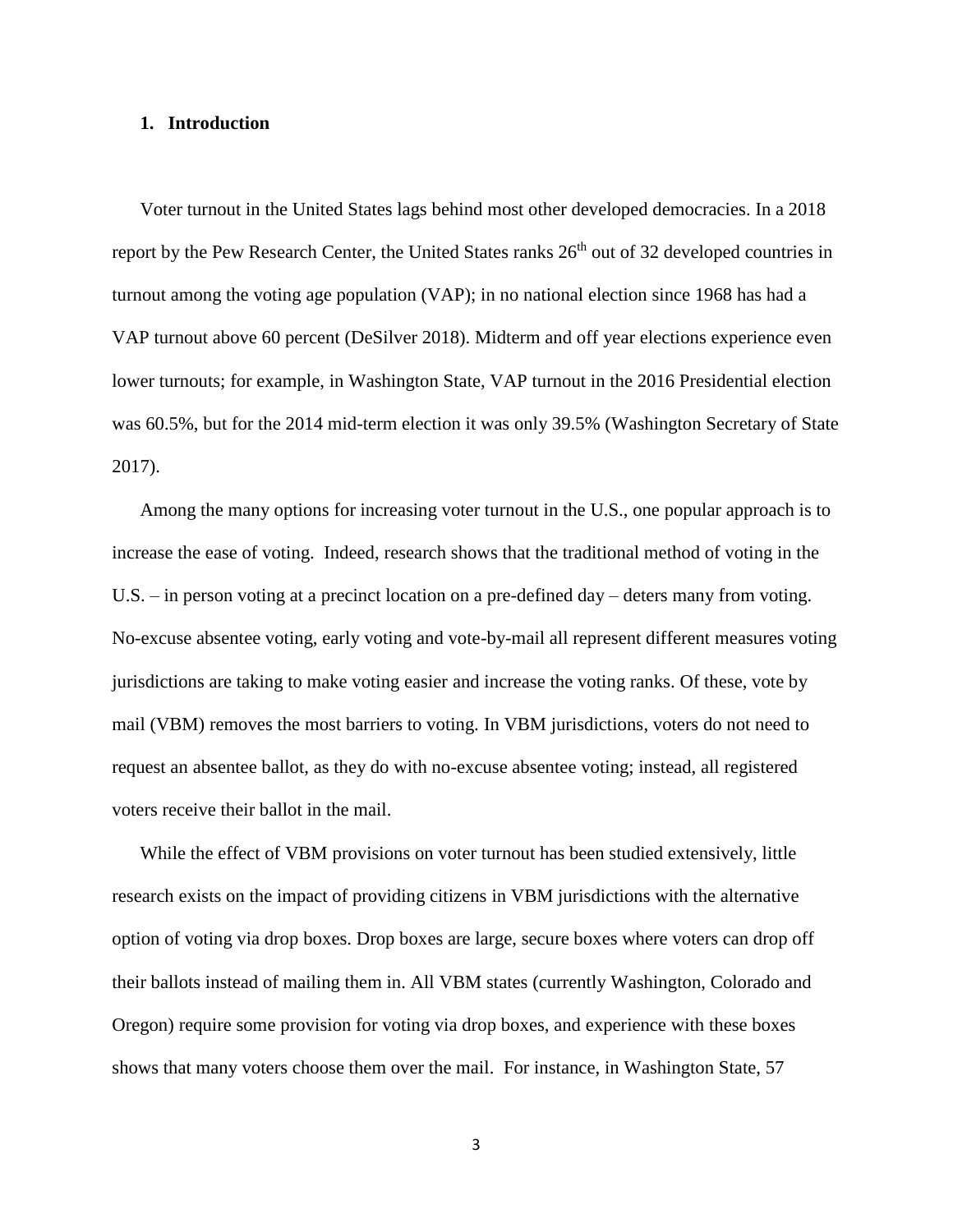percent of the 3.4 million votes cast in the 2016 general election were placed in one of the state's 314 drop boxes (Washington Secretary of State, 2017a). These drop boxes provide several potential advantages over the mail in option. First, one can vote without the expense or inconvenience of acquiring a postage stamp. Second, some may find drop boxes to be a more trustworthy or secure way to vote since they reduce the number of hands through which a ballot passes before it is counted. For these two reasons, drop boxes may encourage more people to vote. The presence of drop boxes, often placed in high traffic areas and embossed with bold provoting graphics and quotes from famous individuals encouraging civic participation,<sup>1</sup> may additionally increase voting by serving as a visual reminder to vote.

The demise of the traditional in person precinct voting, and the range of alternatives now in practice across the U.S., makes it especially important to understand the relative impact these alternatives have on voting behavior. One important question within VBM states and in states considering this move, is the extent to which drop boxes should be made available to voters. While they have already proven popular, they are also expensive to install and maintain. A recent law passed by the Washington State Legislature requiring counties to install about 220 additional drop boxes across the state has met with opposition by the county officials who must fund these boxes (Cornfield 2018).

To better understand the effect that drop boxes have on voting behavior, we previously examined the effect that a large expansion in their numbers had in King County, Washington State's largest county. We found that this expansion did increase voter turnout in primary and off-year elections, but not in the 2016 Presidential election (Collingwood et al. 2017).

This study builds on our prior research by investigating the effect an expansion in the number

 $\overline{\phantom{a}}$ 

<sup>&</sup>lt;sup>1</sup> For instance, one in Pierce County includes this quote attributed to Alice Walker, "The most common way people give up their power is by thinking they don't have any."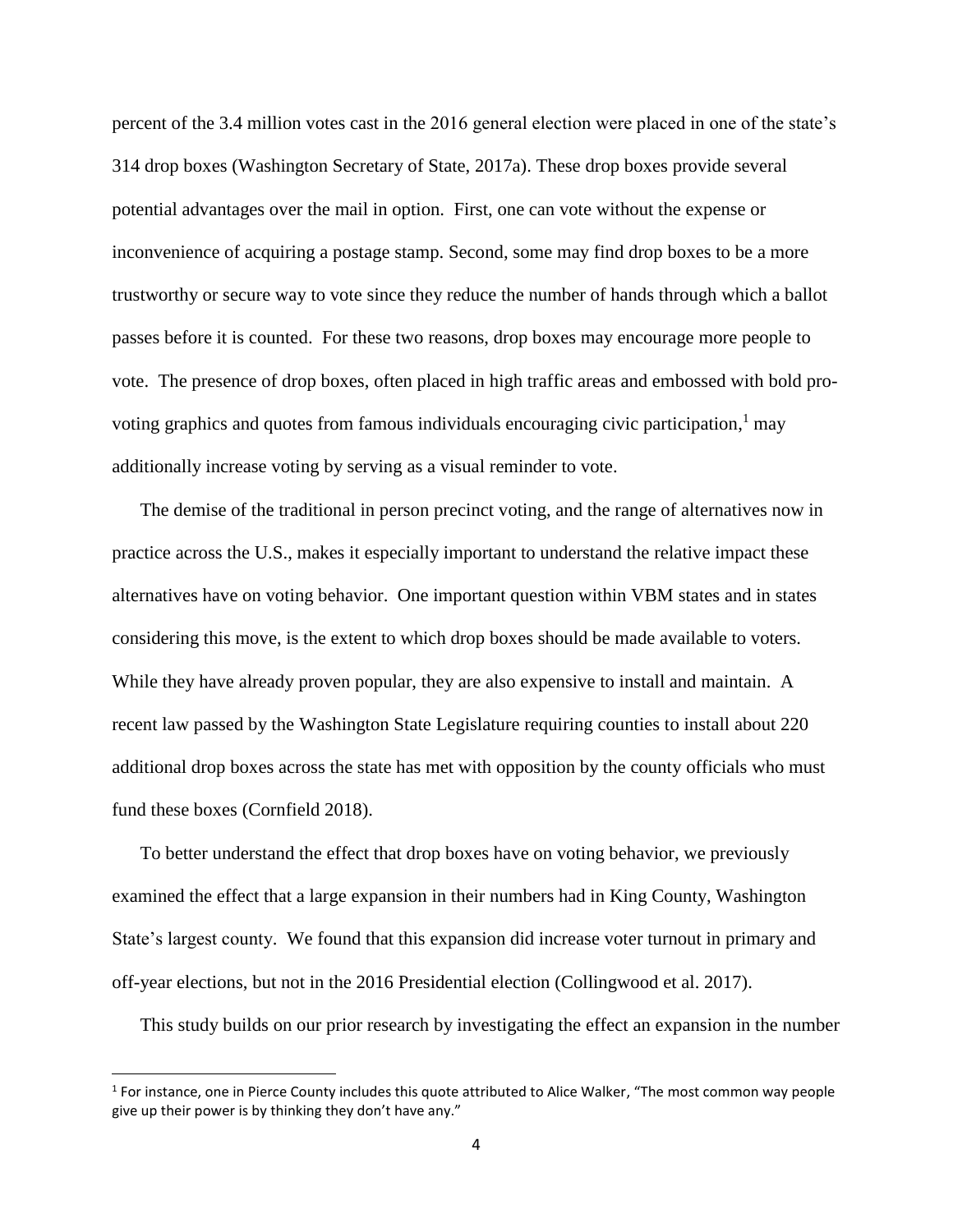of drop boxes has had in Washington State's second largest county, Pierce County. Prior to the 2017 general election, Pierce added five additional drop boxes, increasing the county wide total from 36 to 41. Compared with our analysis of King County, where the number of drop boxes grew from 10 to 43, this study examines the effect of a more marginal increase in drop boxes, one also corresponding with much less publicity surrounding these additional drop boxes, as they were placed to serve a small share of the county's voters. Unlike King County, our present study takes place in a county where new drop boxes are not the novelty they were in King, as drop boxes in Pierce have been around for seven years, and a large share of the county's voters already use them in each election.

Aside from these contextual differences, this study improves on our prior examination of the effect of drop boxes on the decision to vote by employing a more robust experimental design. In Collingwood et al. (2017), the new drop boxes locations were determined by election officials. This means that we could not ensure that the selection of sites was independent of the turnout effect; thus, the increase in turnout we measured in that study could possibly have been due to changes in the voting behavior associated with the location of the new boxes, rather than to the new boxes themselves.

By contrast, this study more convincingly identifies the causal effect of drop boxes. In Pierce County, election officials identified six sites as potential locations for a new box. According to County officials, all six sites had equally strong cases for a new box based on nearby residents' proximity to other drop boxes, and turnout rates in the surrounding community. Yet the county only had resources to install boxes in five of the six locations. Working with county election officials, we randomly selected one of the six potential sites to *not* receive a new drop box for the 2017 general election. This unselected site became our "Placebo" location, with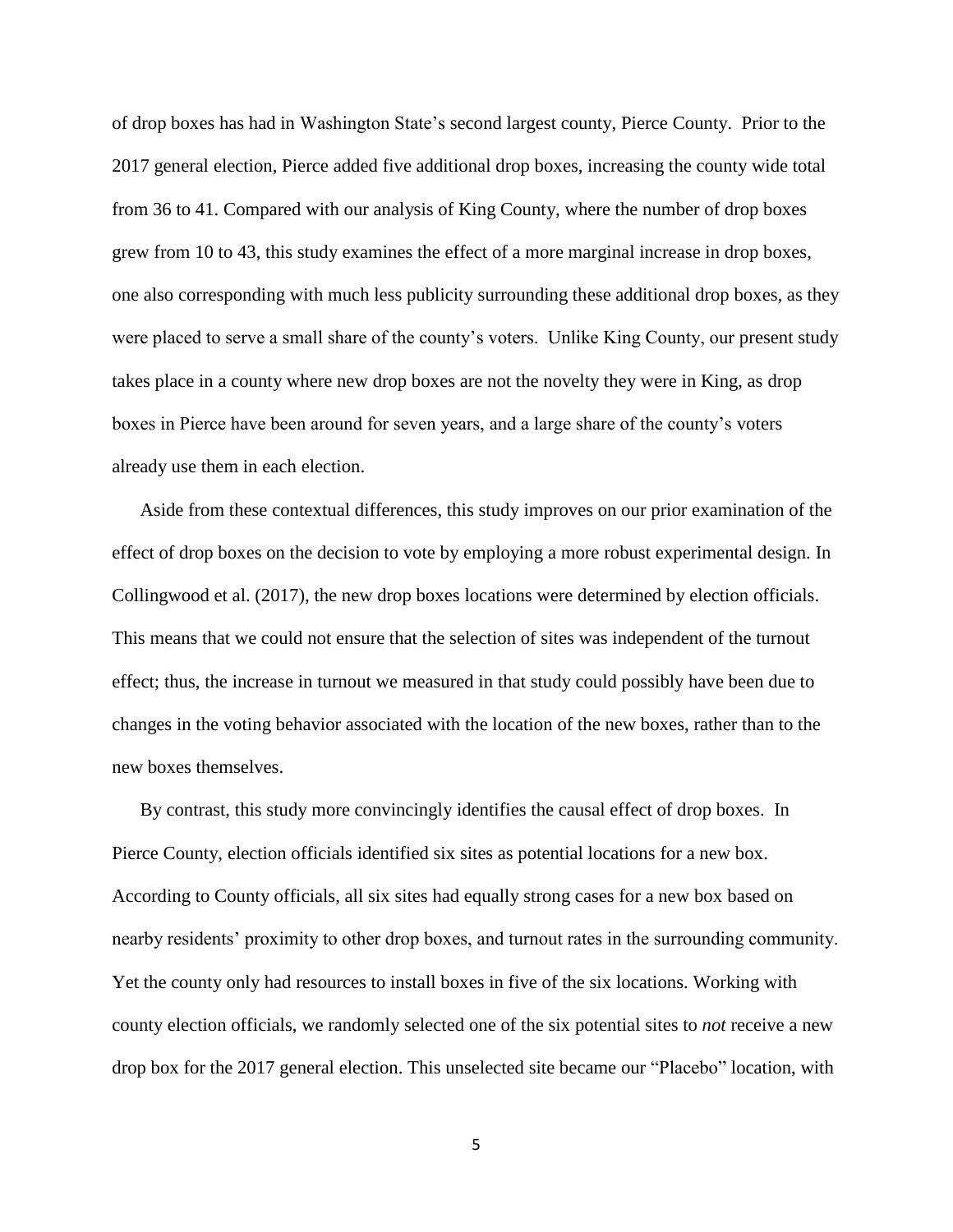the other five our "Treatment" locations. This experimental design – voters near the Placebo location serving as a control to those near the Treatment locations – allows us to assess the voting behavior of those served by the five new drop boxes by comparing their voting behavior with those in the Placebo group. The comparison improves our ability to assess the causal effect of a new, closer drop box to a voter's residence. If those located near a new box are more likely to vote in comparison with those near the Placebo box, we can be more confident that the effect is due to the box, rather than the location. This method helps ensure that any measured increase in turnout is due to the new box rather than the characteristics of the locations chosen, a possibility we were not completely able to rule out in our previous study.

#### **2. Background**

Since voting laws and policies are enacted and enforced primarily at the state rather than the federal level, voting practices in the United States are influenced by a range of different policies. While some states have imposed greater restrictions on voting through stricter voter ID laws, many others have sought to reduce or eliminate geographic distance or other barriers to voting to increase voter turnout No excuse absentee voting, early voting, Election Day Voting Centers, and vote-by-mail laws have all been enacted to reduce barriers to participation with the hope that higher turnout rates would result. Twenty-seven states currently allow no-excuse absentee voting, which allows anyone to request an absentee ballot without disclosing the reason for this request (NCSL 2017). In 2012, the Pew Research Center estimated that 36 percent of voters, or more than 46 million people, cast their ballots in some way other than through a traditional polling location (Desilver and Geiger 2016). Similarly, the number of ballots cast by mail has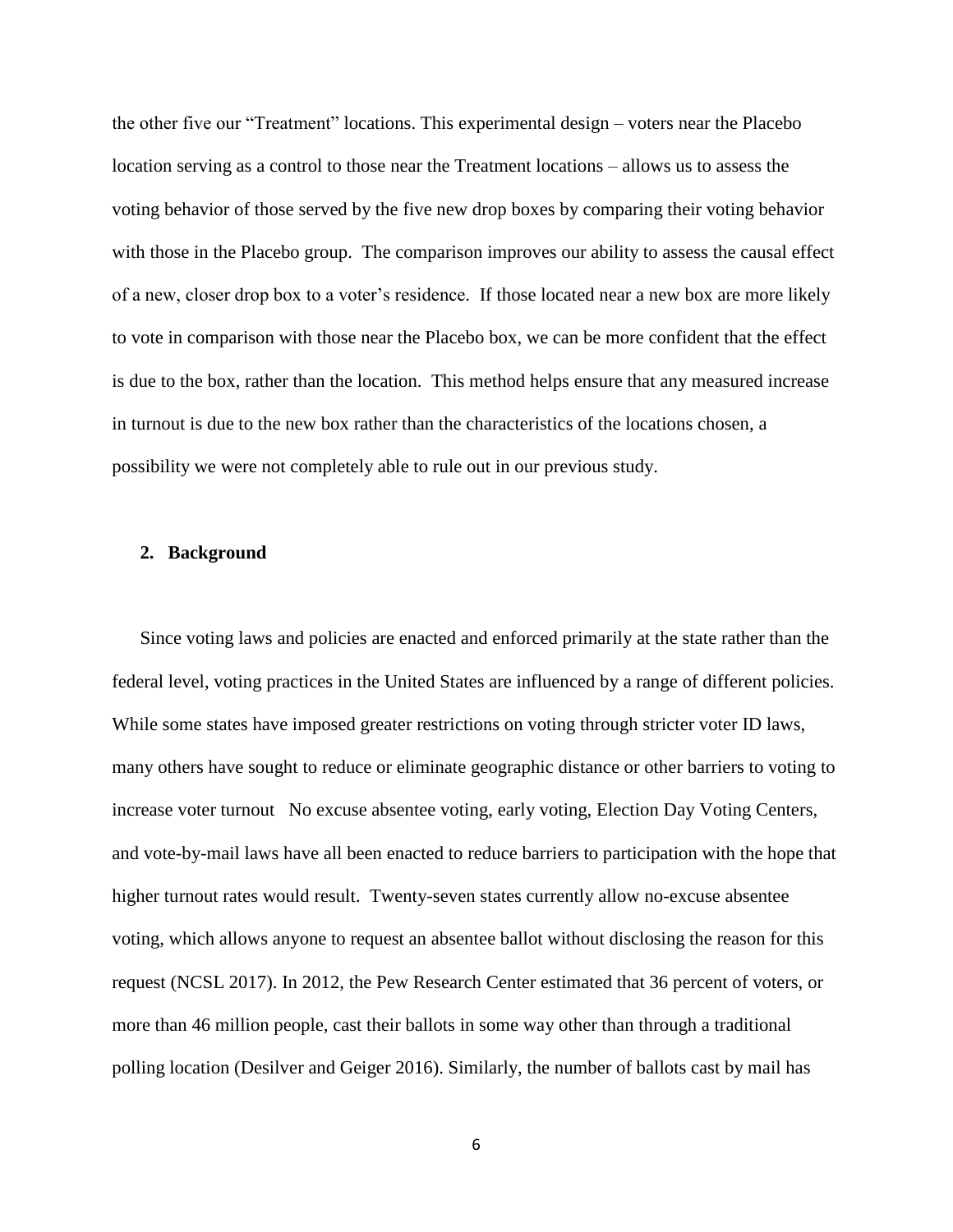increased from 10 percent in 2000 to 20 percent in 2012 (Green and Ueyama 2015). Research finds that institutional factors and distance to voting locales can make voting more difficult and reduce the likelihood of voting (Dyck and Gimpel 2005; Brady and McNulty 2011; Gimpel and Schuknecht 2003), especially among low-propensity voting populations (Barreto, Nuno, and Sanchez 2009; Rosenstone and Hansen 1993). This in turn can affect political representation, since policymakers tend to pay the most attention to those who vote (Gilens 2012; Mayhew 1974). Demographically, voters in the United States tend to be older, more educated, wealthier, and white, and this tends to be reflected in the policy priorities of politicians (Bartels 2009; Wolfinger and Rosenstone 1980).

Three states have gone the furthest in reducing barriers to voting by eliminating polling stations altogether and moving entirely to a vote-by-mail (VBM) system. Washington, Colorado, and Oregon now conduct all elections by mail and all registered voters receive a ballot, which they can then return by mail or deposit into a secure drop box. Prior research on the effect VBM has had on turnout has found that it increases turnout, though the effect has been dependent on the type of election, demographic group, and novelty of VBM (Gronke et al. 2008; Gronke & Miller 2012; Hamilton 1988; Jeffe & Jeffe 1990; Karp & Banducci 2000; Kousser & Mullin 2007; Magleby 1987; Mutch 1992; Rosenfeld 1995; Southwell & Burchett 1997; Southwell & Burchett 2000; Southwell 2016). As with Collingwood et al. (2018) many of these studies have found that VBM has the largest impact in non-presidential elections, where turnout is lower, allowing for changes in policy like a shift to VBM to have a larger overall effect. Many of the above studies have also found that VBM tends to increase participation among those groups that are already highly represented in the electorate (older, wealthier, more educated white voters).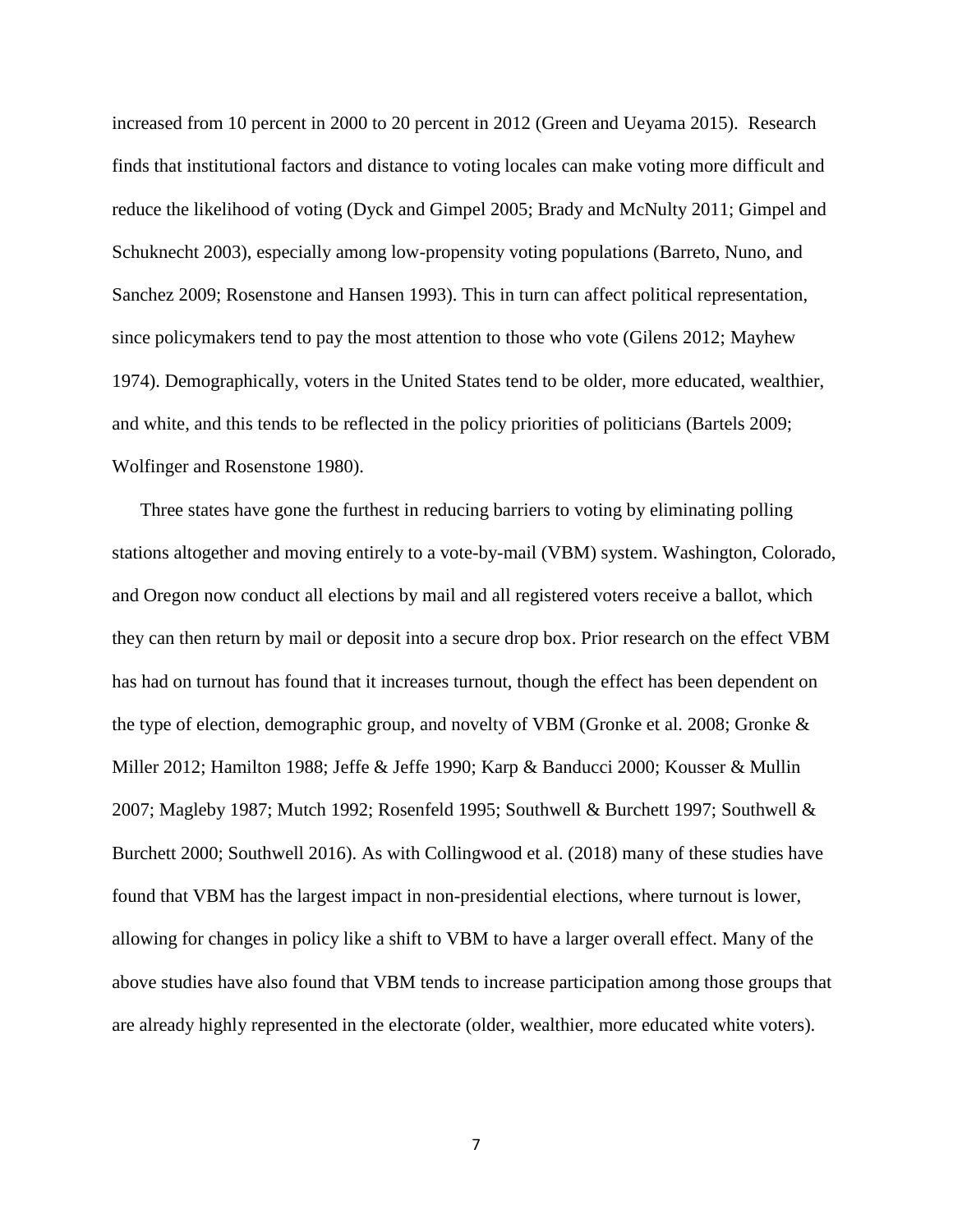While the above research shows that VBM does eliminate some impediments to voting, it may not reduce them all, and could even create some new ones. Most VBM jurisdictions require voters to stamp their own ballot. While perhaps a minor cost, this could reduce the likelihood of voting, especially if individuals do not have postage on hand. The need for a stamp could prove an impediment, especially to low-propensity and young voters. Additionally, some voters may be concerned about passing their ballot to election officials via third parties (the USPS), and via a delivery system not designed to ensure the security and safety of their ballot.

It is perhaps these concerns that explain why all VBM states have some drop box requirement. Oregon State has over 300 such boxes (Kreisling 2018), and Washington State has 371 (Washington State Secretary of State 2017b). These boxes are available 24/7 for over two weeks before election day and are usually placed in high traffic areas. When available, drop boxes prove to be a popular way to vote. In Washington's 2016 general election, for instance, more than 50 percent of the state's ballots were returned via these drop boxes. Yet to date, little attention has been paid to whether drop boxes improve turnout in VBM jurisdictions. The one exception is a previous study in King County, Washington (Collingwood et al. 2018). In that study we found that a very large expansion of drop boxes increased voter turnout, and more importantly that the distance between a voter and their nearest drop box location affected their likelihood of casting a ballot. The greatest effect we identified was for primary and off-year elections, with the location of drop boxes having little effect on voting during the presidential election. An important shortcoming of this earlier study, however, was that the placement of the new drop boxes in King County was not random, and thus their location may not have been exogenous to predicted voter behavior. If King County officials targeted areas for drop boxes based on expected changes in turnout, then it would be difficult to separate out the effect of drop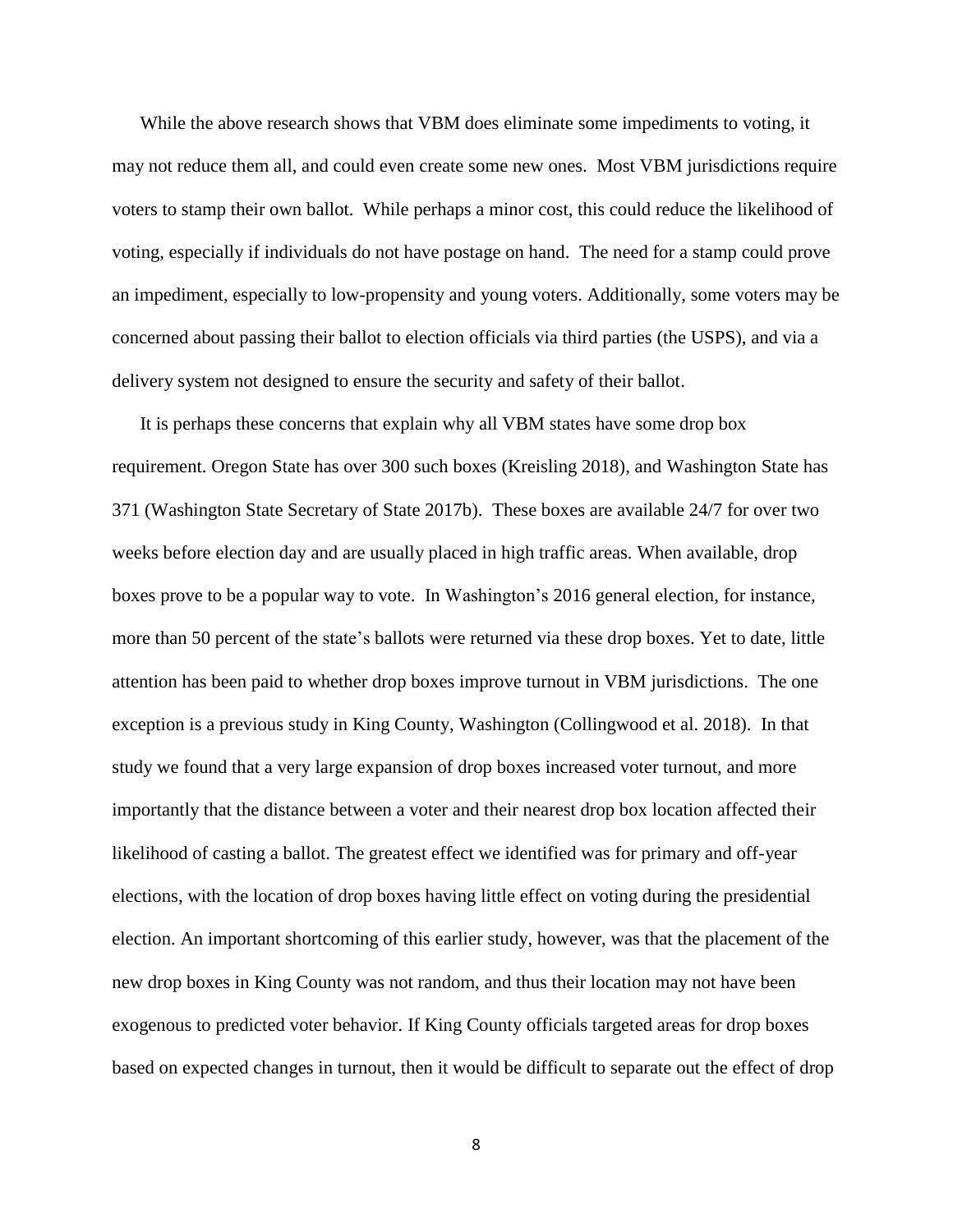boxes on turnout from the location where these drop boxes were installed. Our results may have overstated the impact of these boxes on voting choices.

In this study, we address this potential shortcoming by exploiting a randomized placement of five new drop boxes in Pierce County Washington, among a set of six pre-determined locations, all of which were identified using the same selection criteria. As described in greater detail below, this experimental design allows us to identify the causal effect of drop boxes by comparing voters near our "Placebo" box with those near the five new drop boxes, which forms our "Treatment" group. Even if Pierce County officials had chosen the potential locations based on expected changes in turnout, this would not affect comparisons between those in our Treatment group versus the Placebo group.

Policymakers in VBM states have increasingly relied on drop boxes for vote delivery, under the assumption that the greater availability of these boxes will improve turnout. In 2017 the Washington State Legislature passed a law mandating counties to expand the number of their drop boxes, stipulating that each county maintain at least one box for each 15,000 voters, with additional requirements for the dispersion of these boxes. This new law requires counties across the state to install an additional 220 new boxes (Washington State Secretary of State 2017b). With the same motive of encouraging more to vote, the following year Washington's Governor authorized the funding of stamped ballots for the 2018 primary and general elections (Connolly 2018). This measure will cost taxpayers an estimated \$2 million per year. Given the high cost of both policy options – more drop boxes and stamped ballots – as well as their potentially substitutability as measures to enhance voter turnout, it is important to gain a fuller understanding of the effect each has on voting choices.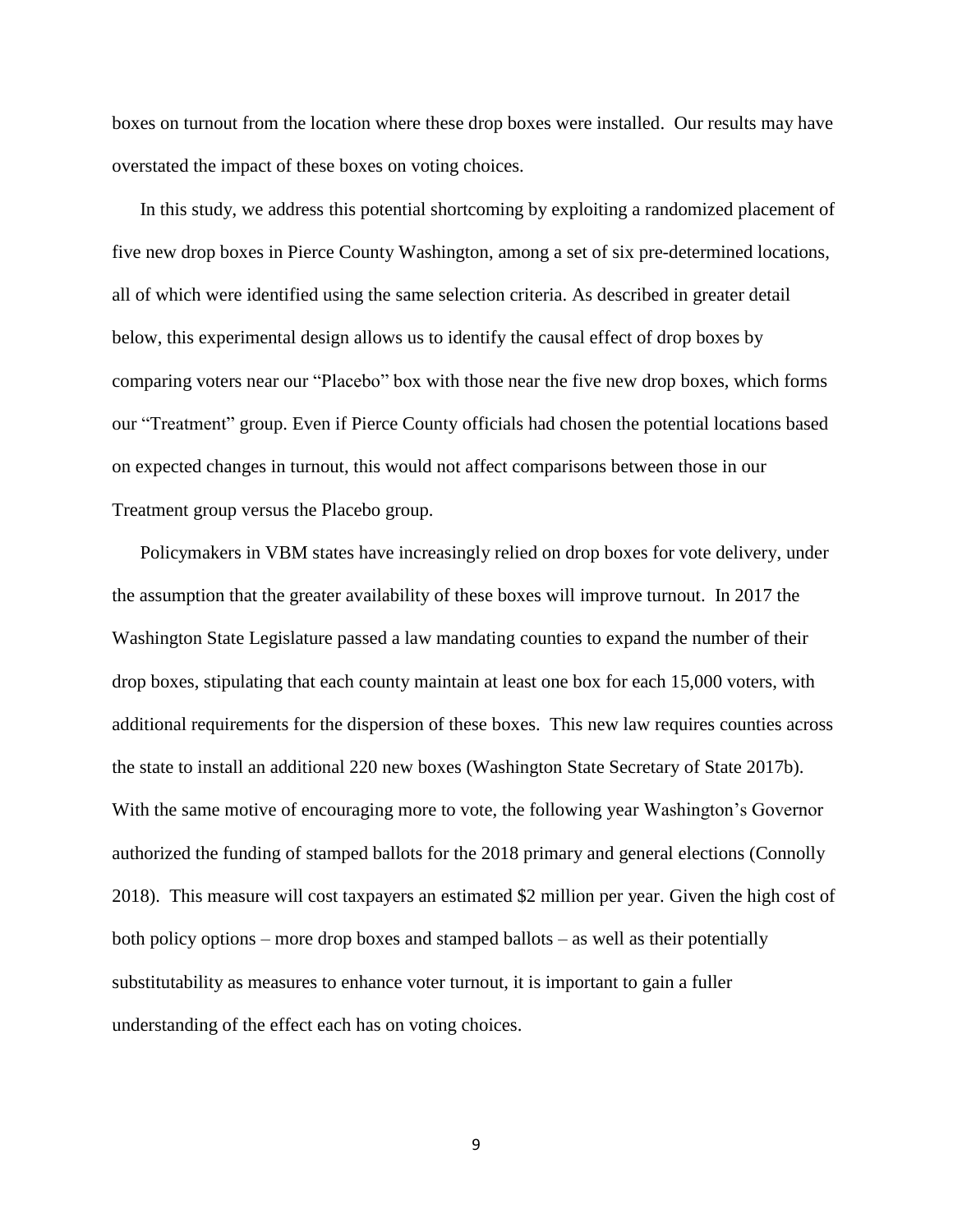#### **3. Pierce County and Drop Boxes**

Pierce County has over 800,000 residents and has the second largest population in Washington behind King. The county seat is Tacoma; with more than 200,000 residents and Tacoma is Pierce's largest city. Pierce forms the southern portion of the larger Seattle-Tacoma-Bellevue metropolitan area. It is geographically large and diverse, rising from sea level to 14,411-foot Mt. Rainier. It has over 476 people per square mile, which is about half the population density of nearby King County (where Seattle is located). Over the last few decades, Pierce has been transitioning toward a service-based economy, and a large share of its residents now commute to jobs in neighboring King County. The county encompasses the Port of Tacoma and the Joint Base Lewis-McChord military base, both of which form important components of the local economy. Compared with King County, Pierce residents live in more suburban locales, are less racially diverse, face longer commutes, are more likely to be in the military, and tend to vote less often.

In terms of elections, Pierce has over 500,000 registered voters (Washington State Secretary of State 2017b). Washington's Governor is elected during the midterm election, while the Pierce County Executive is elected during presidential elections. Other elections for county positions occur during one of these two elections cycles. During off year elections, mayors and city council positions are on the ballot, as well as positions in other local districts, such as school boards, and fire, park, water and school districts. As Figure 1 shows, over the last two decades, the share of voting age residents who are registered has ranged from 65 to 75 percent. Turnout, defined as the share of registered voters who cast a ballot, is typically around 75 percent during Presidential elections; between 50 and 65 percent during mid-term elections, and range from 35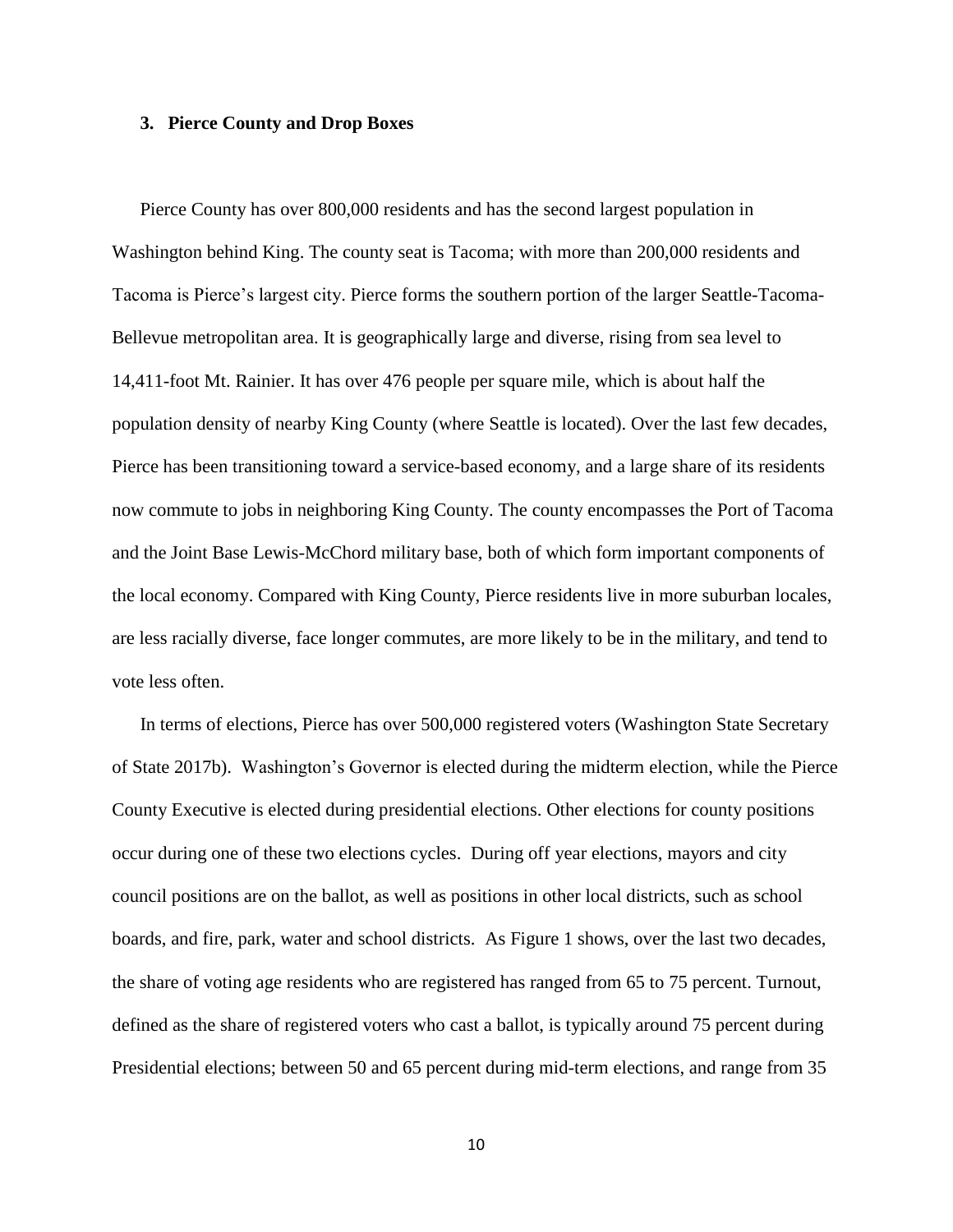to 50 percent during off year elections (Figure 1). In the 2017 general election, turnout was only 28.3 percent, putting Pierce second place for the lowest countywide turnout in Washington state, with statewide turnout at 35.6 percent (Washington State Secretary of State, 2017).

# **Figure 1 here**

Pierce County currently has 35 drop boxes located throughout the county. The oldest three drop boxes date to 2009, with two more added the following year. In 2011, Pierce became a VBM jurisdiction, and that year the county added 16 new boxes. Since then, each year at least one box has been added, with the largest number of new boxes (5 boxes) installed in 2017. These five boxes brought the county-wide total to 35. Pierce boxes are all open 24/7 beginning 18 days before each election. In their selection of new drop box locations, county officials are deliberate and open, and consider community input into their locational decisions. According to county documents (Rooney 2018), site selection is based on:

- 1. Proximity to population centers and density, ballot drop-off users, and major traffic corridors;
- 2. Familiarity of locations for a majority of the population;
- 3. Access to public transportation routes;
- 4. Accessibility features of the sites for voters with disabilities;
- 5. Availability of parking and adequate traffic flow;
- 6. Ability to maintain consistent locations for all countywide elections;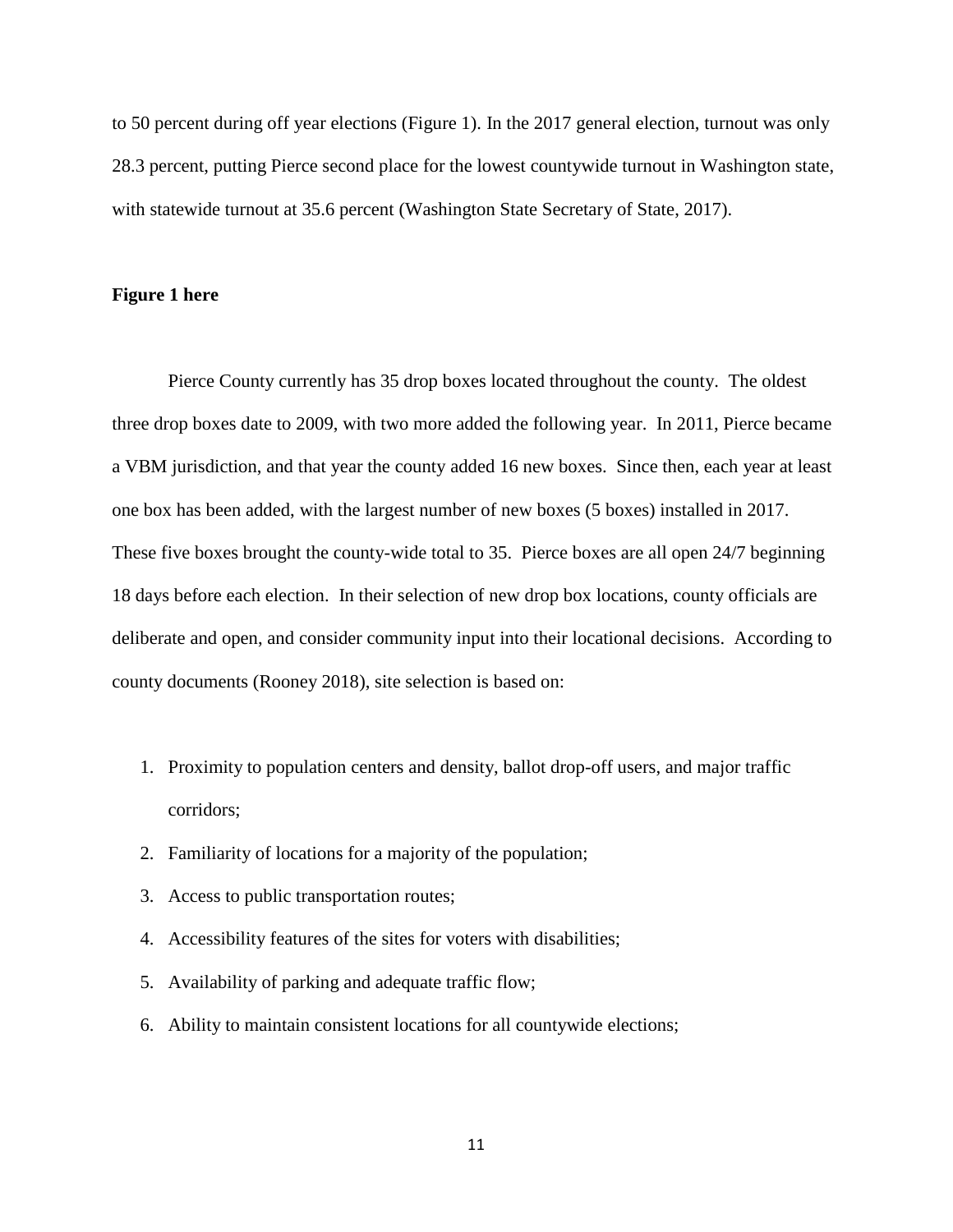- 7. Ability to partner with a public organization with stable community ties. These partners include transit centers, park and ride lots, police stations, city halls, libraries and fire stations; and
- 8. Socio-economic indicators such as income and ethnicity.

Since 2014, over 50 percent of the votes cast in Pierce County have been delivered via one of the county drop boxes. Figure 2 shows the location the county's 35 current drop boxes, including the five new ones. Because of the recent expansion, 98 percent of all registered voters in Pierce now live within five miles of one of these drop boxes. $2$ 

# **Figure 2 here**

l

#### **4. Data and Methodology**

To identify individuals in our Treatment and Placebo groups, we first calculated the distance between every Pierce County voter's home address and each of the County's 35 ballot drop boxes, plus the one Placebo drop box.<sup>3</sup> A voter was assigned to the Treatment group if their nearest drop box in 2017 was one of the five installed during the 2017 expansion. A voter was assigned to the Placebo group if their closest drop box would have been the box we randomly chose not to be installed (the Placebo drop box). We identified 55,835 voters who lived closest to one of the five new drop boxes in Pierce, who constitute our "Treatment" group. We also

 $2$  Figure 3 showing the location of the five new boxes is forthcoming.

<sup>&</sup>lt;sup>3</sup> These distances are calculated "as the crow flies." This procedure also maintains the assumption that individuals interact with the ballot drop box closest to their home address. This may not be the case and is an important question for future study.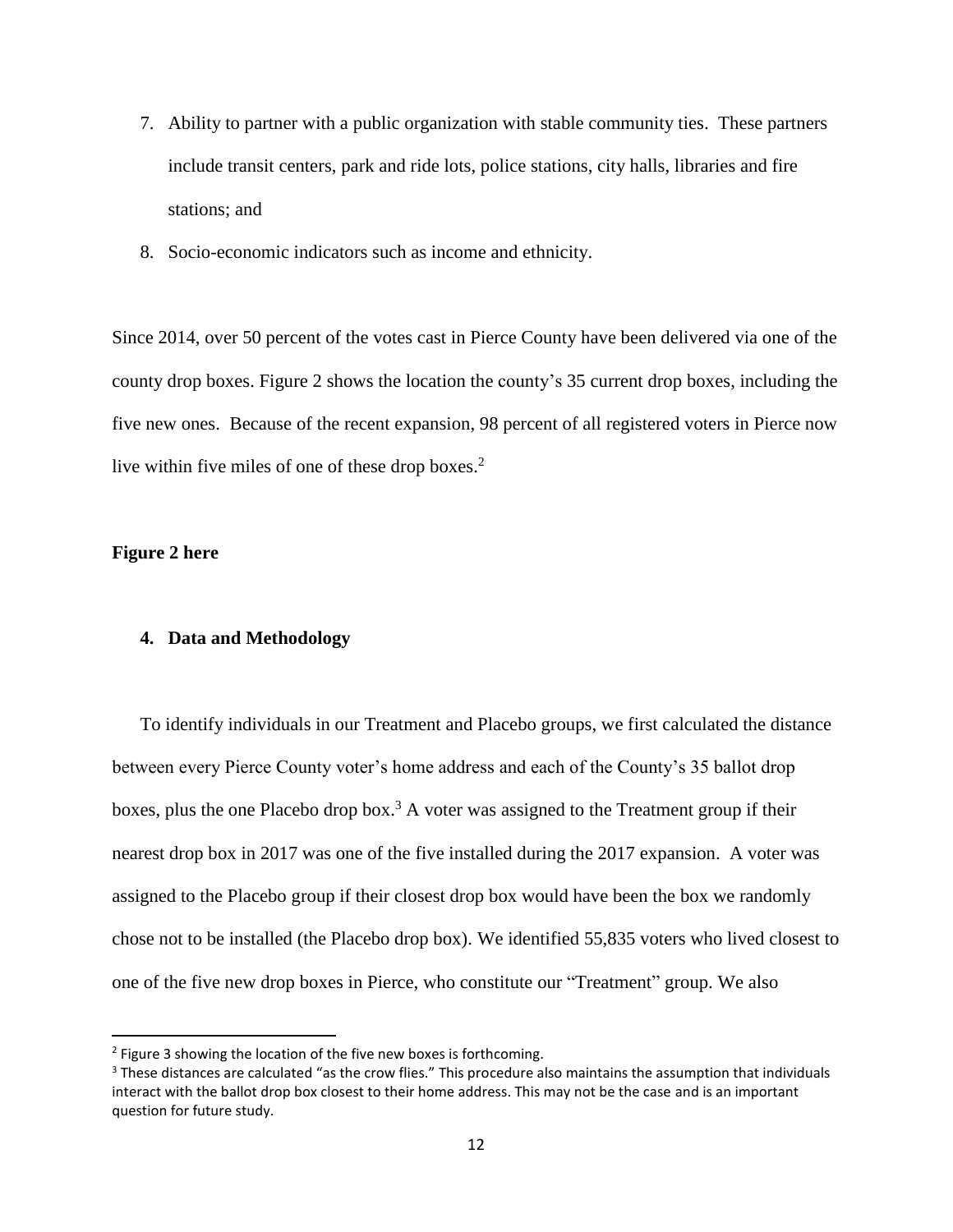identified 10,607 voters as being closest to the Placebo box, and this group became our set of "Control" voters. Table 1 contains summary statistics for both the Treatment and Control groups. For the Treatment group, we're interested to know if their changed proximity to a drop box influences their propensity to vote. To know this, we first need to know how much closer each "moved" to a drop box. We calculate the change in distance to the nearest drop box as the difference between the number of miles to the nearest drop box prior to 2017 and the number of miles to the nearest drop box in 2017.<sup>4</sup> Note that the change in distance is zero for all individuals close to the Placebo box. This group serves as a control because according to county officials, the underlying characteristics of this community and their voting record was nearly identical to those in the Treatment group – something that cannot be said of the rest of Pierce County voters, which is why this larger pool of voters was not used as the Control group instead of those in the "Placebo" condition.

# **Table 1 here**

 $\overline{\phantom{a}}$ 

Table 1 reveals that over the last three general elections (2015, 2016, and 2017), an average of 44 percent of those individuals in the Placebo group voted, while those in the Treatment Group were slightly less likely to vote: on average 41 percent of them voted during these elections. Table 1 also shows some differences in sociodemographic characteristics between our Treatment and Control (Placebo) groups. The placebo group has a significantly higher average income ( $p=0.00$ ) and a greater proportion of men ( $p=0.00$ ). The treatment group has a greater proportion of East and South Asians (p=0.00), Europeans (p=0.00), and "other"

<sup>&</sup>lt;sup>4</sup> For simplicity, we estimate our models using the absolute value of the change in distance. A large positive value indicates a large decrease in distance to the nearest drop box.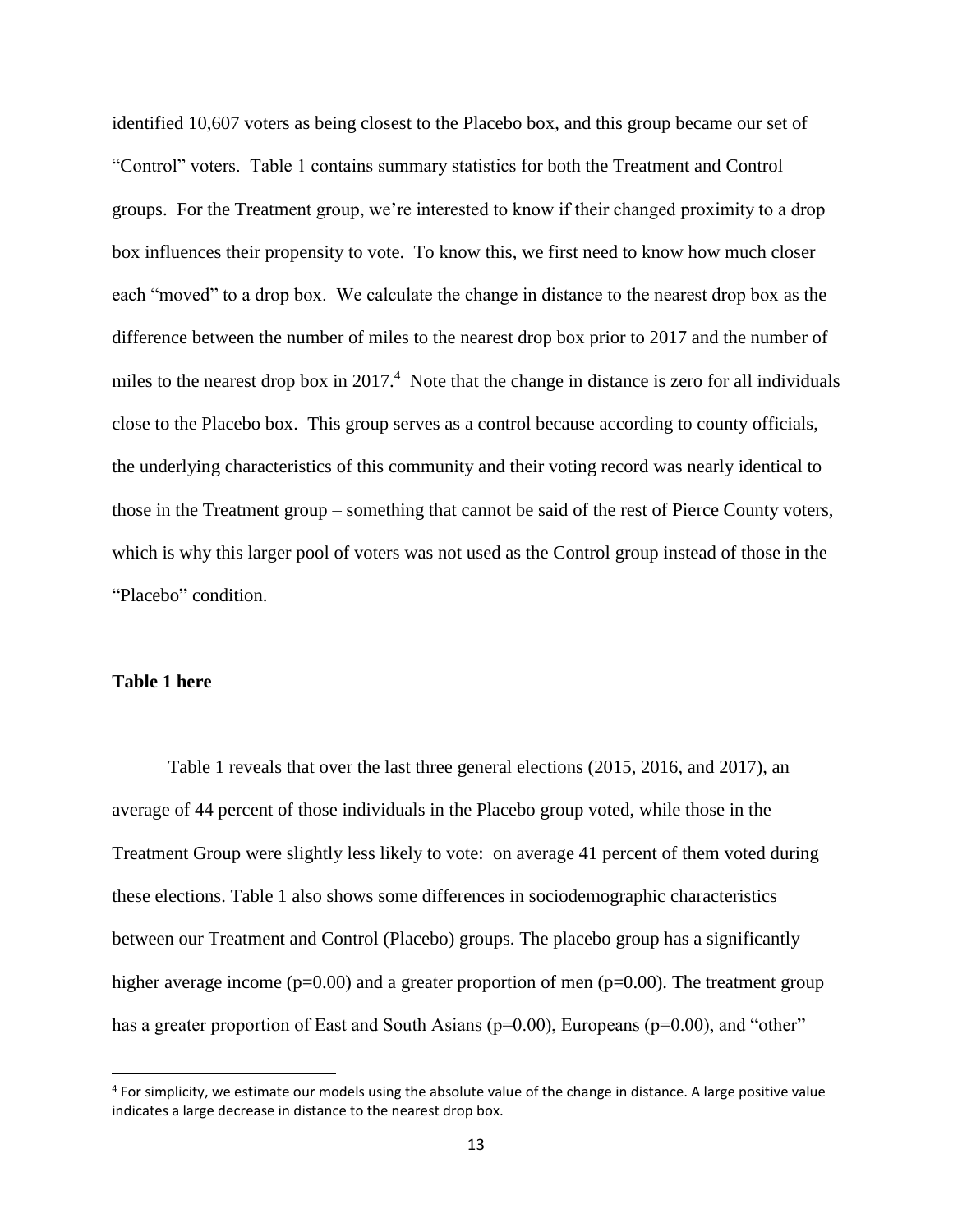ethnicities, while the Placebo group has a greater proportion of Hispanic  $(p=0.00)$  and black (p=0.00) voters. Individuals in the Treatment group also on average were 1.32 miles closer to a drop box in 2017 than they had been in 2016. This change of distance for each member of the Treatment group is, essentially, their "treatment".

The randomization described above, where similar communities were randomly assigned to receive or not receive a closer drop box, allows us to estimate the causal effect these new drop boxes had on the propensity to vote in 2017. We are able to do so as long as individuals within our Treatment and Placebo groups exhibited similar past voting behavior and trends. As discussed above, for those in our Treatment groups, we define their "treatment" to be the change in distance he or she experienced to the nearest ballot drop box caused by the addition of the new five new boxes.

Because the randomization occurred between communities rather than individuals, and because of some differences in individuals within those communities (see Table 1), it t is important that our empirical methodology controls for differences in the sociodemographic characteristics of those in the treatment versus control groups, as these are commonly associated with the propensity to vote. Thus, to identify the causal effect of a change in distance to the nearest ballot drop box, we must control for these differences. To do so, we estimate a difference-in-difference model:

$$
Vote_{i,t} = \alpha_0 + \alpha_1 \Delta Distance_i + \alpha_2 Year2017_t + \alpha_3 \Delta Distance_i * Year2017_t + \gamma_i
$$
  
+  $\tau_t + \varepsilon_{i,t}$  (1)

• *Vote*<sub>it</sub> equals one if individual *i* who was registered to vote in year  $t$  (= 2015, 2016, or 2017) cast a ballot in that year's general election, and zero otherwise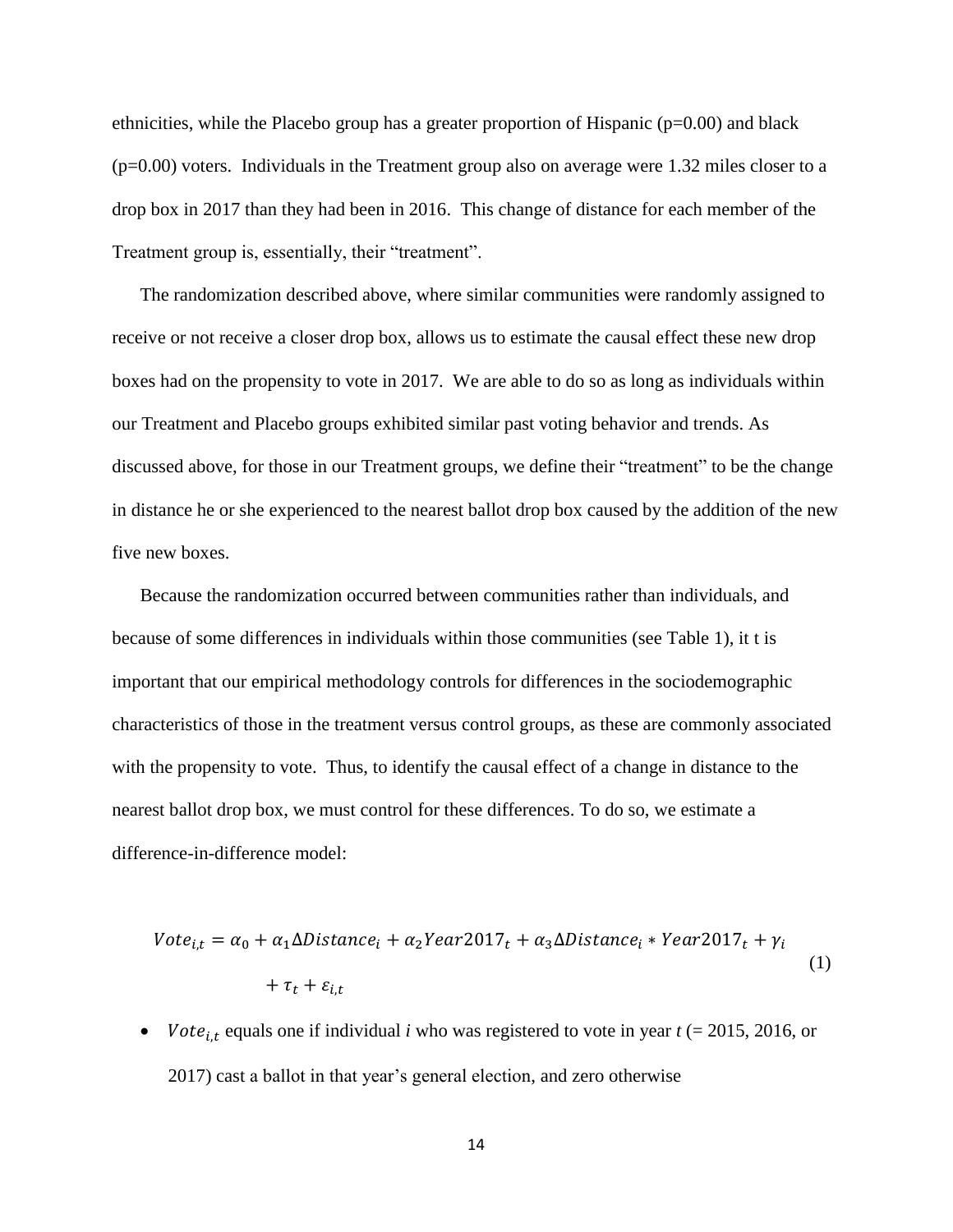- $\Delta Distance_i$  represents the change in distance to the nearest drop box experienced by individual *i* following the 2017 expansion.
- Year2017<sub>t</sub> is equal to one if the observation is from the 2017 general election, after the ballot drop box expansion
- $\gamma_i$  and  $\tau_t$  are individual and year fixed effects, respectively

The causal effect of the ballot drop box expansion is captured by  $\alpha_3$ , the coefficient on the interaction between  $ΔDistance<sub>i</sub>$  and  $Year2017<sub>t</sub>$ . This coefficient quantifies the average difference between individuals in the "treatment" and "placebo" groups in terms of the change in likelihood of voting between 2017 and the two prior election years. If there is a drop box effect, this coefficient will be positive and statistically significant, indicating that those in the treatment group were more likely to vote in 2017 than were those in the Placebo group, controlling for the past voting history of both groups.

To interpret any such difference identified between those in the two groups as the causal effect of the additional ballot drop boxes, we need only maintain the assumption that the "treatment" and "placebo" groups would have exhibited similar trends in voting if the ballot drop box expansion had not occurred – that is, we must assume that the change over time in turnout between the two groups would have been the same without the drop box. The design also implicitly controls for differences in the level of voter turnout caused by time-invariant individual characteristics, including all of those described above.

Ideally, we would estimate (1) using a conditional (or fixed effects) logit because the dependent variable ( $Vote_{i,t}$ ) is binary. We instead estimate (1) using a linear probability model (LPM). This is because the conditional logit drops all individuals in the sample who do not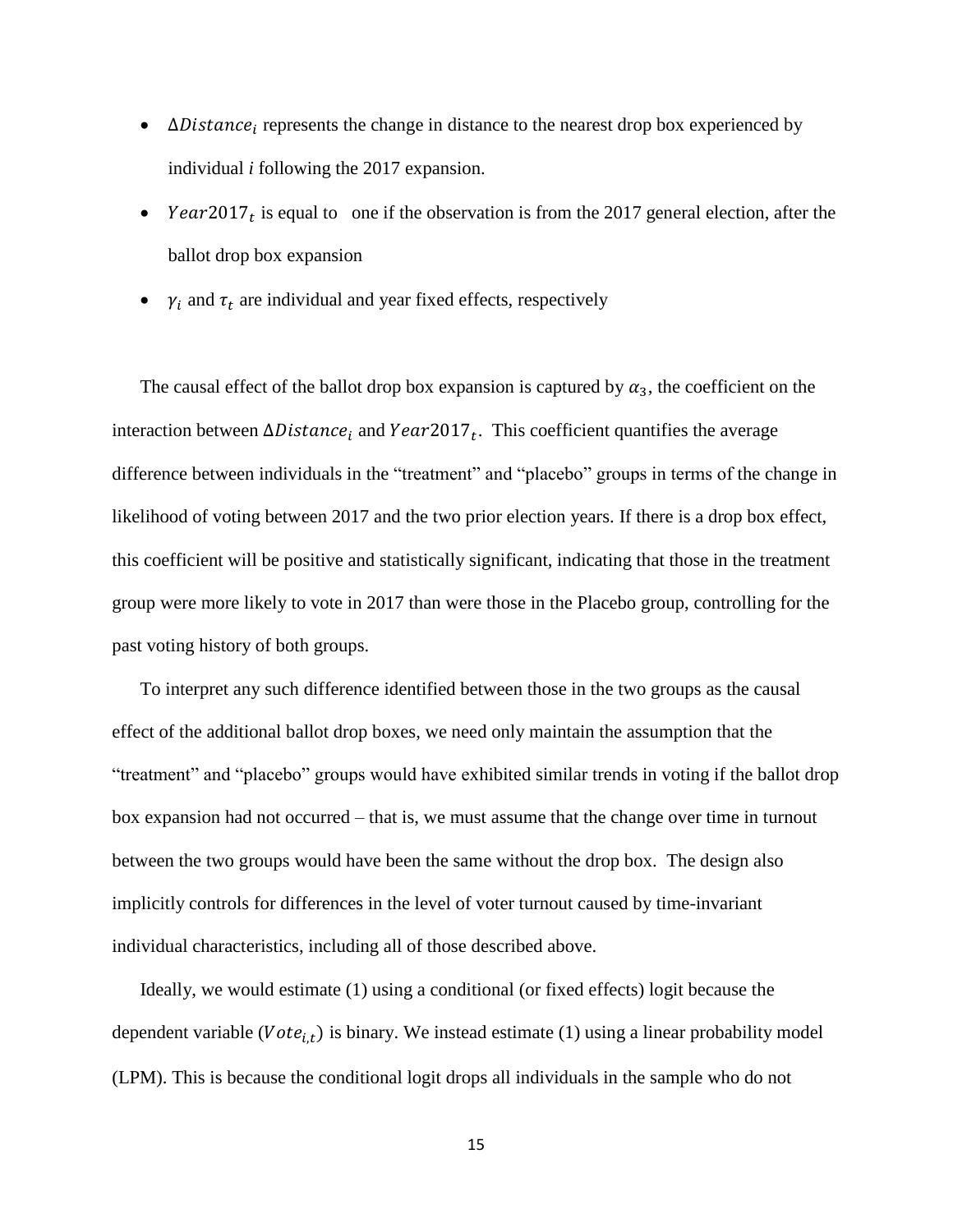exhibit variation in the dependent variable over time. In our data set, that means it excludes all individuals who always voted or who never voted, or 47 percent of our sample. For this reason, we employ a linear probability model to avoid this reduction in sample size, and the biases introduced by it.<sup>5</sup> Moreover, since our purpose is to estimate marginal rather than overall effects, using an LPM instead of a conditional logit should not bias our estimates.

Estimating a difference-in-difference model as in (1) requires that the data satisfy the socalled parallel trends assumption. Identifying the causal effect of a treatment requires that there be no systematic differences between the treatment and placebo control groups in terms of the change in voter turnout over time. If the voters in the treatment group had been increasing their propensity to vote faster than were those in the placebo group before the boxes were installed, it would be difficult to attribute any higher turnout among the Treatment group to the new drop boxes. Figure 4 shows the mean levels of voter turnout for the placebo and treatment groups in the 2015, 2016, and 2017 general elections.

# **Figure 3 Here**

l

As Figure 4 shows, the treatment and placebo groups display similar trends. If anything, the placebo group exhibited faster growth in voter turnout between 2015 and 2016. As an additional check, we estimated (1) identifying 2016 (incorrectly) as the treatment year. A positive and statistically significant coefficient on  $\alpha$ 3 would be evidence that the two groups have different turnout trends that will exaggerate the causal effect of the new 2017 drop boxes on

 $5$  We estimated (1) using a conditional logit and found that the results were very similar to those for an LPM with an equivalent 47 percent restriction in the sample size. The results were also very different from our unrestricted LPM, but we take this difference to be an artifact of the selection bias introduced by the conditional logit model due to its requirement of variation in voting choices over time.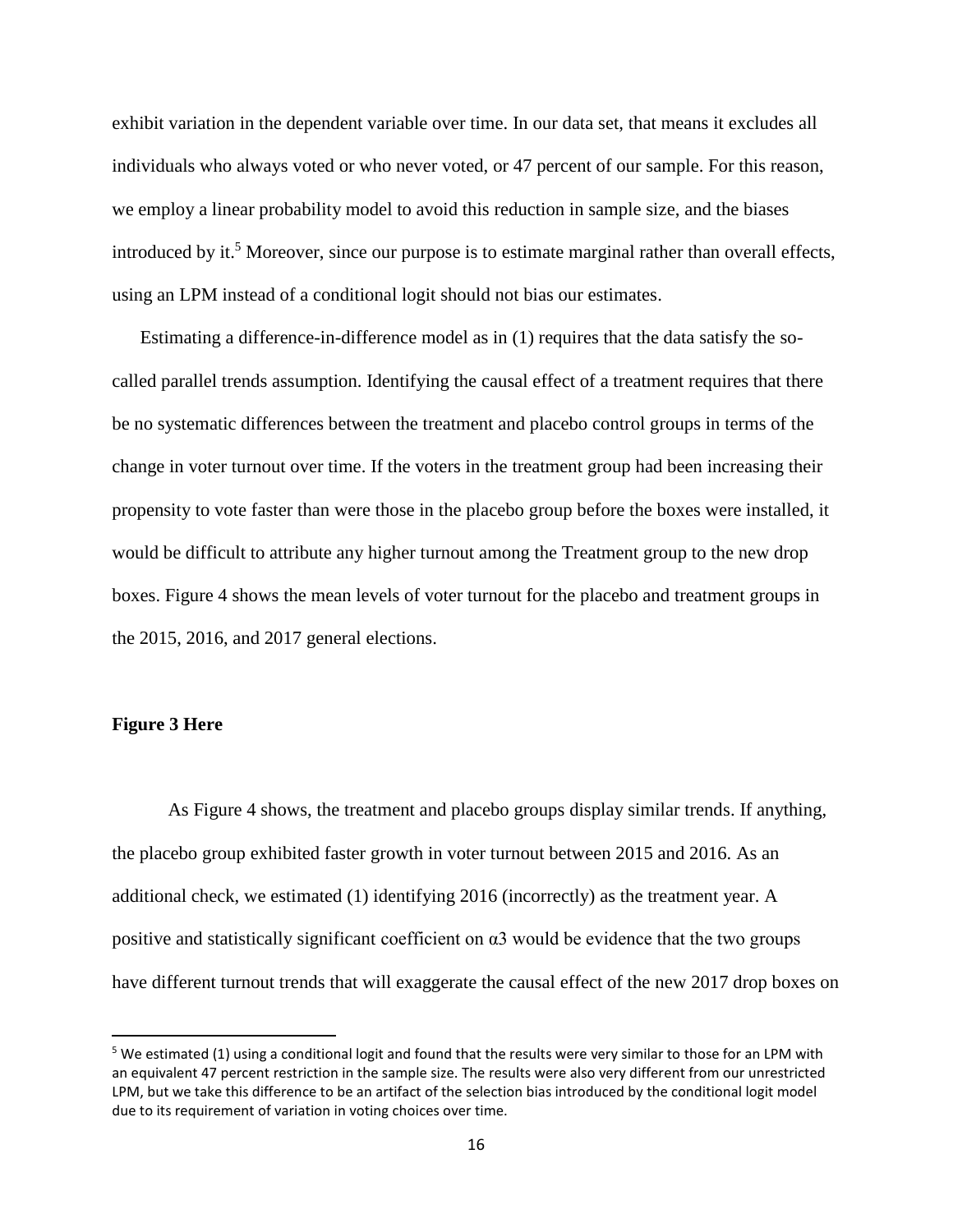turnout. The results of this analysis are shown in Table A1 in the appendix. As shown there, this simulation shows no significant difference in the change in voter turnout between the placebo and treatment groups between the years 2015 and 2016, findings that support the parallel trends assumption necessary for isolating out the causal effect of the drop boxes.

#### **5. Results**

Table 2 presents the full LPM difference-in-difference estimation results. Column 1 in Table 2 reports the treatment effects based on the LPM specification including the individual fixed effect  $(\gamma_i)$  as in equation (1).<sup>6</sup> The results indicate that the reduction in distance to the nearest drop box caused by the 2017 drop box expansion increased the probability of voting in the Treatment group, although the magnitude of this effect is fairly small. Decreasing a voter's distance to their nearest drop box by one mile increases their likelihood of voting by 0.56 percentage points.

Column 2 in Table 2 includes interaction terms with age, income, gender, and ethnicity. These interactions allow us to investigate if the average treatment effect identified in column (1) differs among individuals with different sociodemographic characteristics. Contrary to the finding in Collingwood et al. (2018), where we found that the expansion of drop boxes in King County led to higher turnout among those with higher income levels, here we find significant smaller treatment effects among those with higher incomes in Pierce County.

# **Table 2 Here**

 $\overline{\phantom{a}}$ 

<sup>&</sup>lt;sup>6</sup> The full set of parameter estimates are reported in Table A2 in the appendix.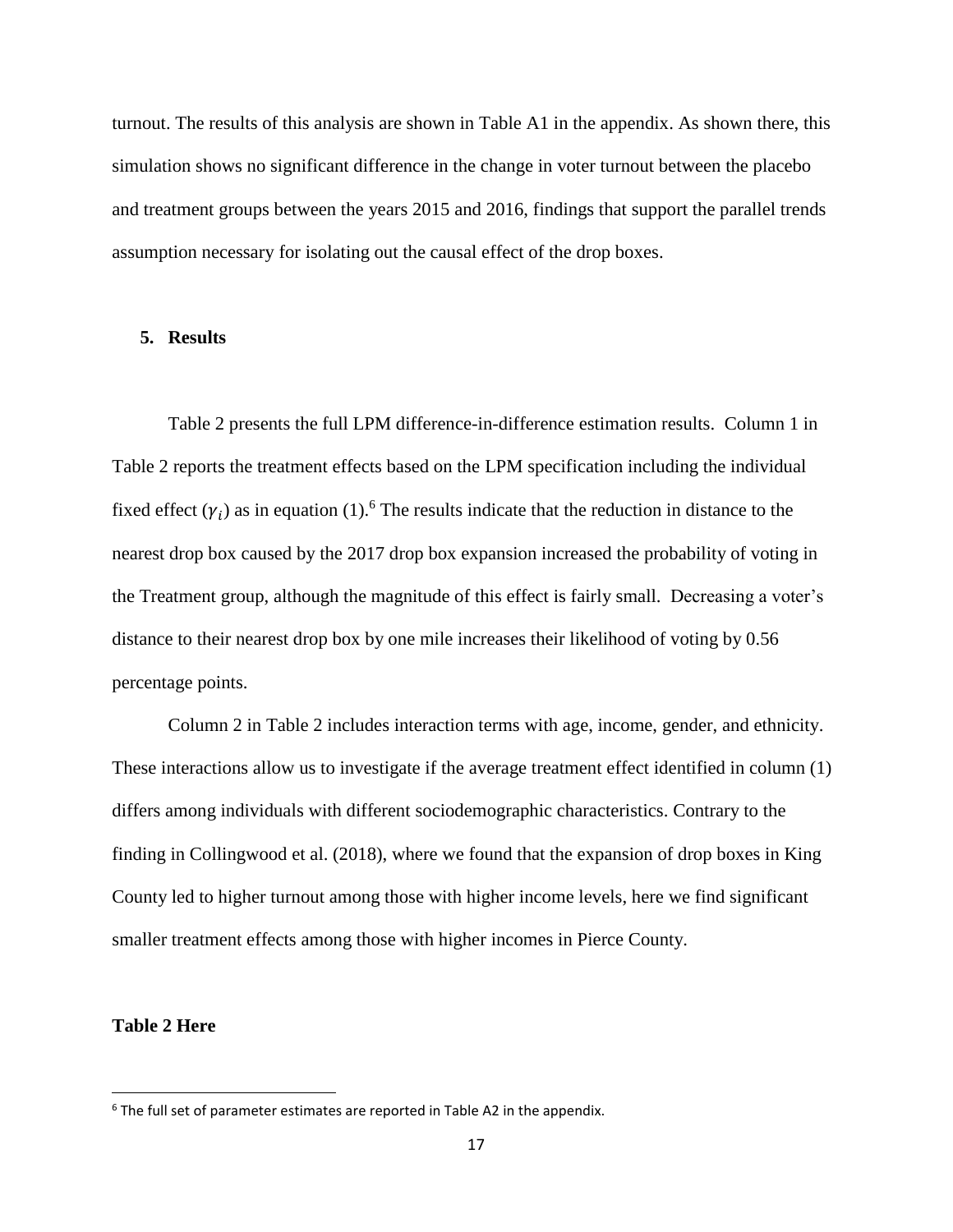To show the magnitude of our findings, we use them to simulate the effect of new drop boxes and the propensity to vote. Using the parameter estimates from column (2) of Table 2, we predict the likelihood of voting in the 2017 general election if those in both the Placebo and Treatment groups experienced the mean level of change in distance to their nearest drop box (that is, their closest box moved 1.32 miles closer). Then we use the same parameter estimates to predict the likelihood of voting in the 2017 general election if every voter in the estimation sample experienced no change in their distance to the nearest drop box. Figure 5 displays the results of this simulation for the average voter in our sample. As shown, the average untreated voter in our simulation had a probability of voting of 25.8 percent; once we place everyone 1.32 miles closer to a drop box, we predict that the probability of voting (or alternatively, turnout for the group of a whole) rises to 26.3 percent, for a .56 percentage point increase.

#### **Figure 4 here**

Figure 5 is simply another way to visualize the parameter estimate in column (1) of Table 2. However, we are also interested in how the exposure to a new drop box changed the profile of the average voter in terms of age, income, gender, and ethnicity. These are illustrated in Figures 6, 7, 8, and 9, respectively.

#### **Figures 5, 6, 7, and 8 here**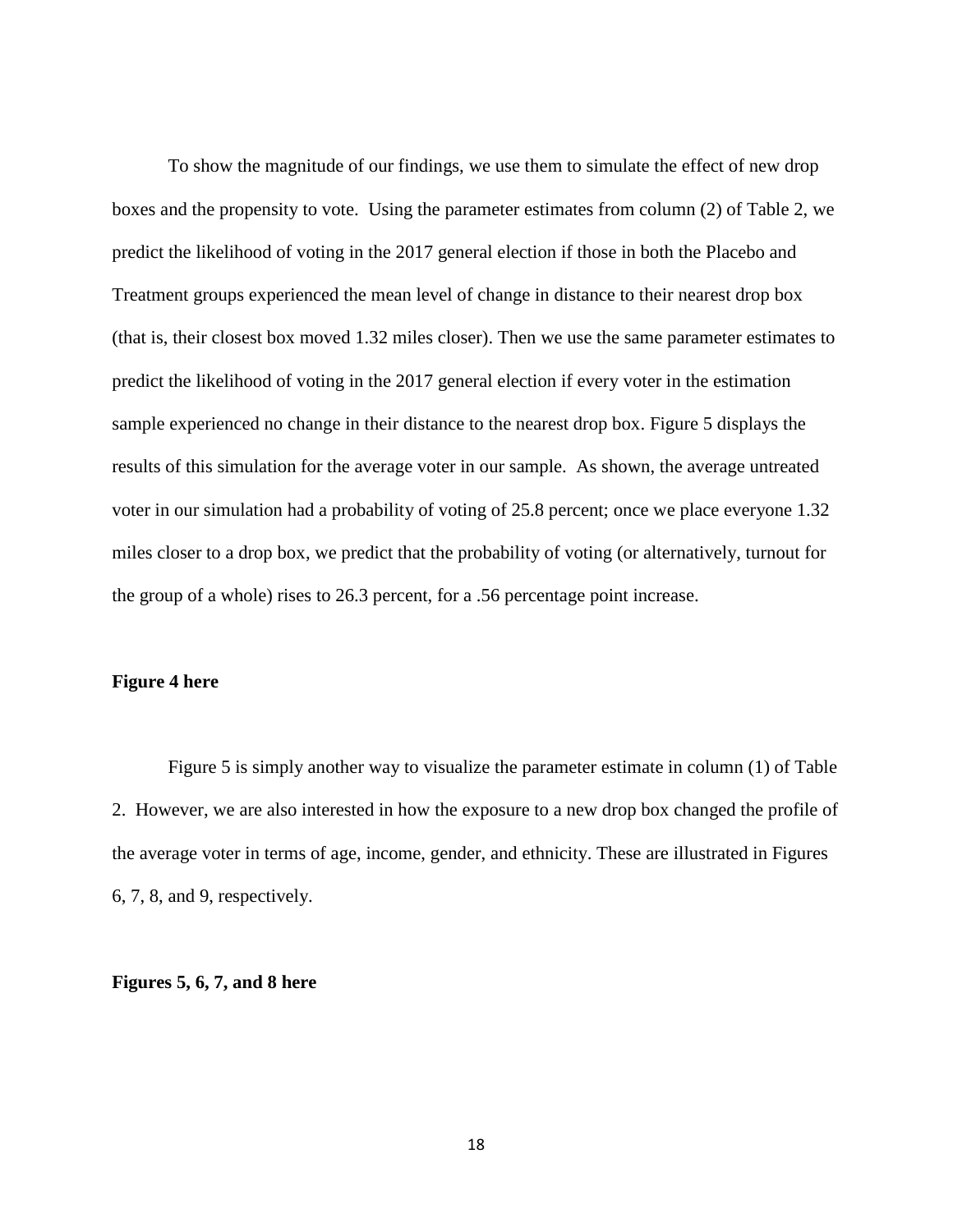By age, we see an increase in turnout among all age groups, with the smallest in the 32-43 age range. By income, we see increases in every income quintile except the second highest bracket. These voters become less likely to vote. We see similar increases in turnout for both men and women. Finally, we see significant increases in turnout for every ethnic/racial group except those from East and South Asia, with the new drop boxes causing especially large increases in turnout among black voters in the Treatment group. This is again a divergence from the findings in King County, where the expansion of boxes seemed to have little if any effect on turnout among minority groups. It should be noted that the differences across sociodemographic groups in the simulation do not necessarily indicate significant differences in group-specific marginal effects. Those results are shown in column (2) of Table 2. This exercise is similar to comparing summary statistics for two possible states of the world: one in which every voter was exposed to a new drop box, and one in which no voters were exposed to a new drop box.

#### **6. Conclusions**

Overall, our findings support the positive effect that drop boxes have on voter turnout, though the effect is not a significantly large one. The findings of the current study, as well as our previous one of King County (Collingwood et al. 2017), both show that decreasing the distance of a voter to their nearest drop box increases their likelihood of voting. While the overall effect on turnout was small, it is nonetheless significant because of the low turnout the United States (and WA) tends to see in non-presidential elections. Because Pierce County also tracks the drop box that voters use, we are also planning to examine whether voters do in fact use the one closest to their home, or if they are instead choosing to use ones that are perhaps closer to work, schools, or retail areas. Additionally, Washington state will, in 2018, move to pre-stamped ballots,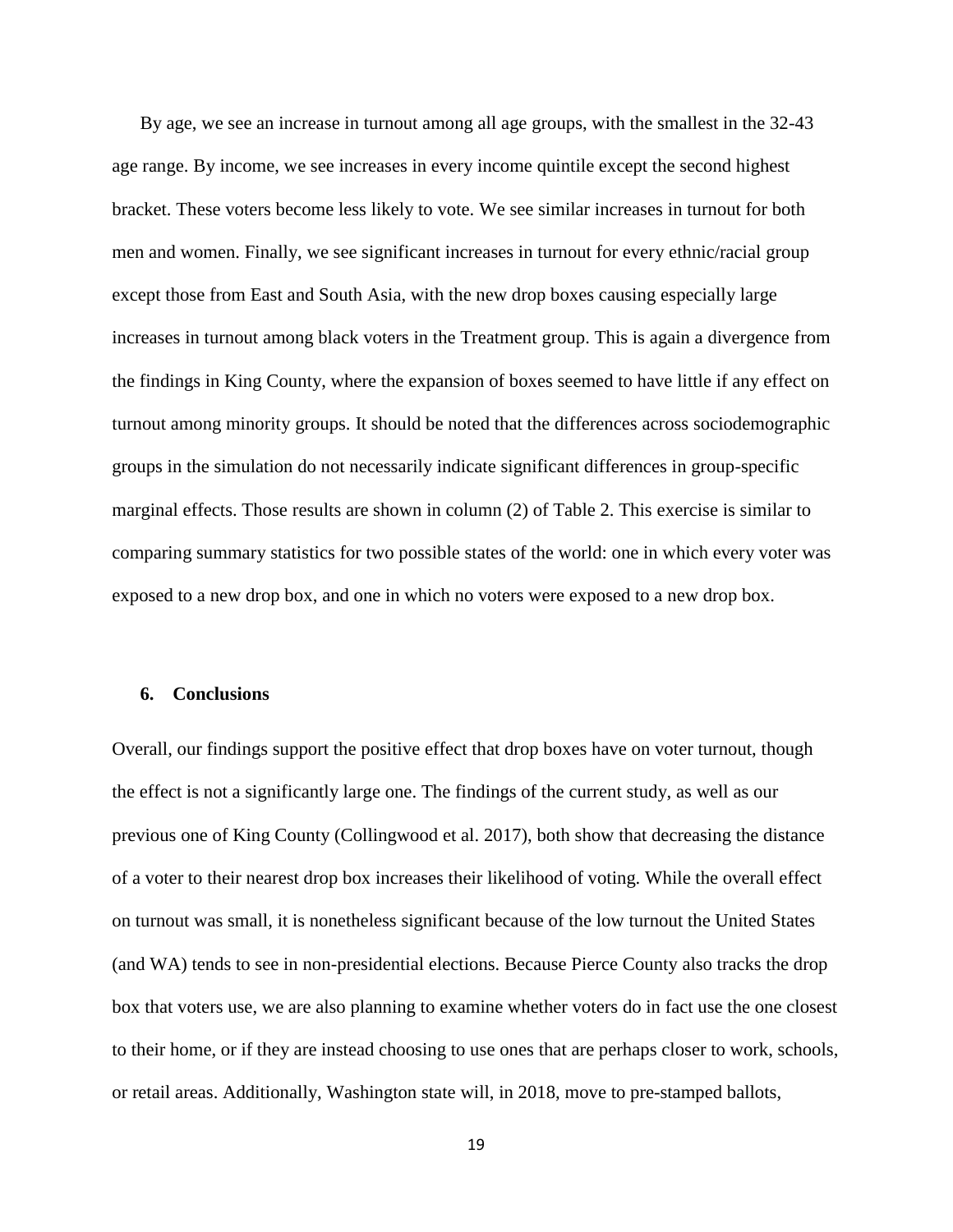removing yet another barrier to participation. In future research we plan to examine the role that this change has on drop box use and voter participation.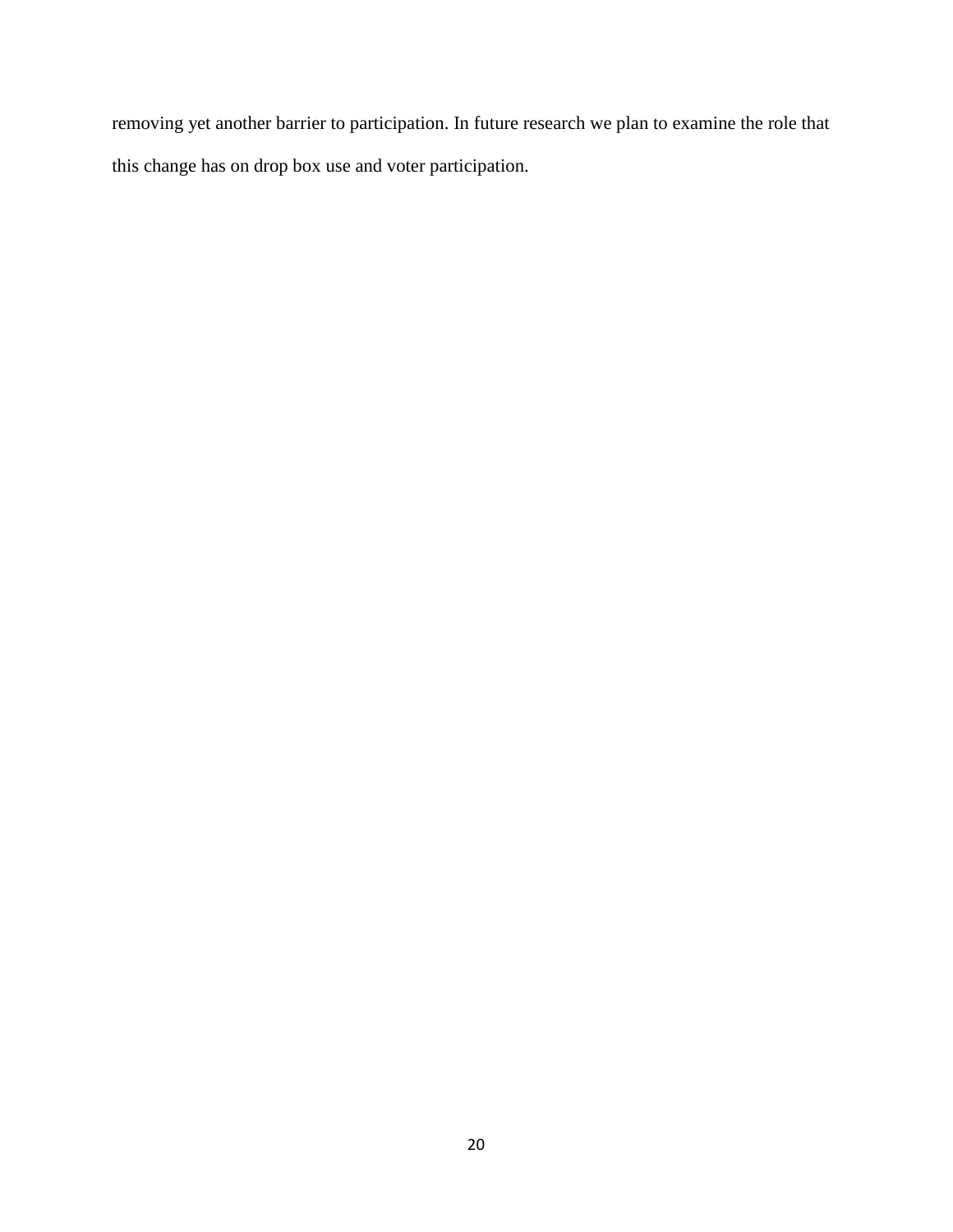# **References**

Alvarez, Michael R., Becket, Dustin, and Stewart III, Charles. 2013. "Voting Technology, Voteby-mail, and Residual Votes in California, 1990 – 2010." Political Research Quarterly. 66(3):658-670.

Alvarez, Michael, Levin, Ines, and Sinclair, Andrew J. 2012. "Making voting easier: Convenience voting in the 2008 presidential election." Political Research Quarterly 65(2): 248- 262.

Baird et al. 2017. [https://www.seattletimes.com/opinion/ballot-drop-boxes-will-convenience](https://www.seattletimes.com/opinion/ballot-drop-boxes-will-convenience-get-you-to-vote/)[get-you-to-vote/](https://www.seattletimes.com/opinion/ballot-drop-boxes-will-convenience-get-you-to-vote/)

Bartels, Larry. 2009. Unequal democracy: The political economy of the new gilded age. Princeton, New Jersey: Princeton University Press.

Becker 2016. A New Approach to Reversing the Downward Spiral of Low Turnout, https://ssir.org/articles/entry/a\_new\_approach\_to\_reversing\_the\_downward\_spiral\_of\_low\_turno ut . Project Narrative 5

Brady, Henry and John McNulty. 2011. "Turning out to Vote: The Costs of Finding and Getting to the Polling Place." American Political Science Review 105(1): 115-134.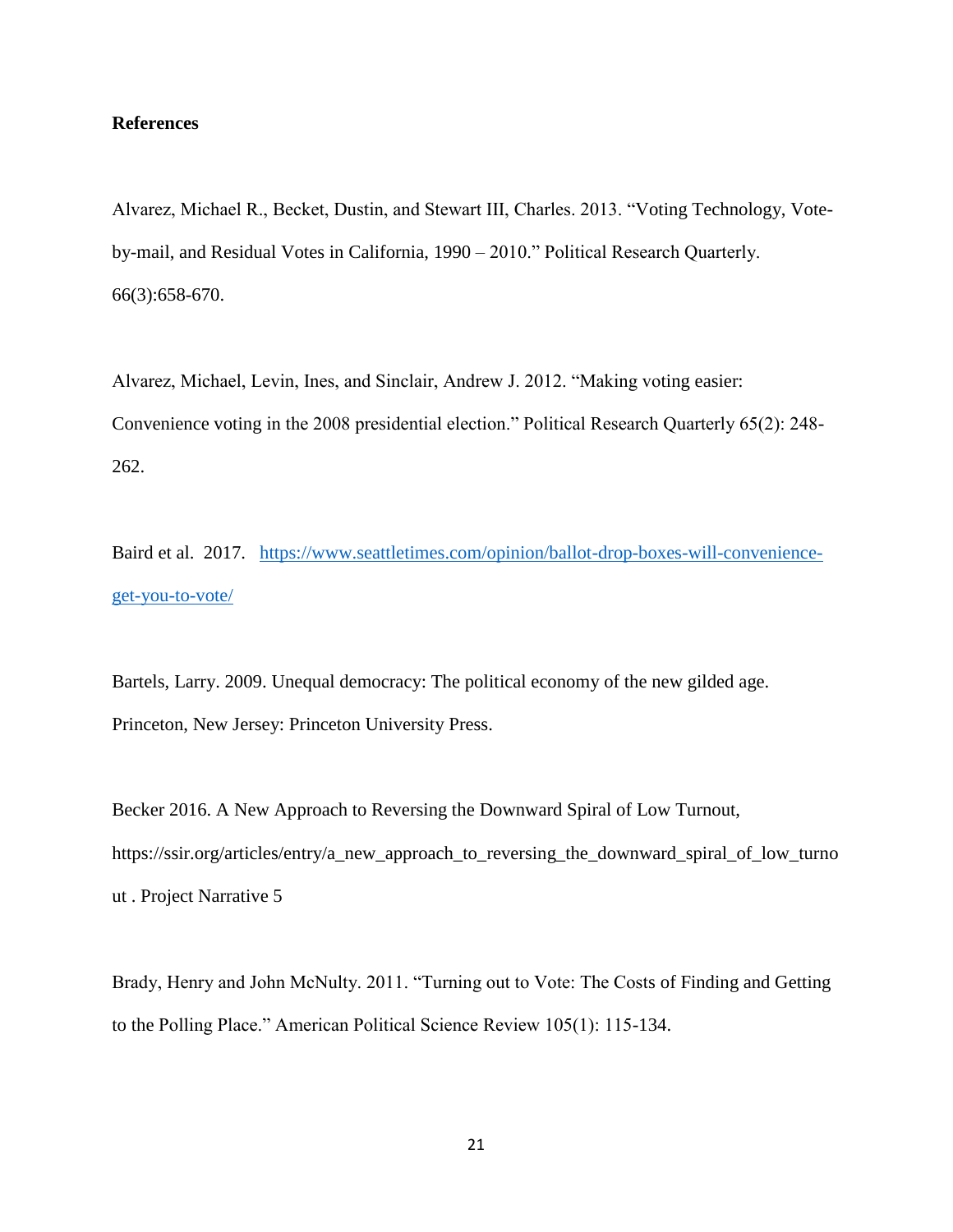Burden, Barry, David Canon, Kenneth Mayer and Donald Moynihan (2014). "Election Laws, Mobilization, and Turnout: The Unanticipated Consequences of Election Reform," American journal of Political Science, Vol 58: 95-109.

Collingwood, Loren. 2017. "Rvoterdistance: Calculates the Distance Between Voter and Multiple Polling Locations." R package 1.1: https://CRAN.Rproject.org/package=Rvoterdistance.

Collingwood, Loren, McGuire, William, Hampson, Sarah, Benjamin, Gonzalez, and Baird, Katherine. 2018. "Do Drop Boxes Improve Voter Turnout? Evidence from King County, Washington." Election Law Journal 17(1).

Connelly, Joel (May 15, 2018). You won't need a stamp to mail in your election ballot. Seattle PI. [https://www.seattlepi.com/local/politics/article/Connelly-no-postage-on-Wash-ballots-](https://www.seattlepi.com/local/politics/article/Connelly-no-postage-on-Wash-ballots-12916648.php)[12916648.php](https://www.seattlepi.com/local/politics/article/Connelly-no-postage-on-Wash-ballots-12916648.php)

Cornfield, Jerry (2018). [https://www.heraldnet.com/news/drop-box-mandate-problem-with](https://www.heraldnet.com/news/drop-box-mandate-problem-with-state-could-end-up-in-court/)[state-could-end-up-in-court/](https://www.heraldnet.com/news/drop-box-mandate-problem-with-state-could-end-up-in-court/)

Dyck, Joshua and James Gimpel. 2005. "Distance, Turnout, and the Convenience of Voting." Social Science Quarterly 86(3): 531-548.

File, Thom. July 2015. Who Votes? US Census Bureau.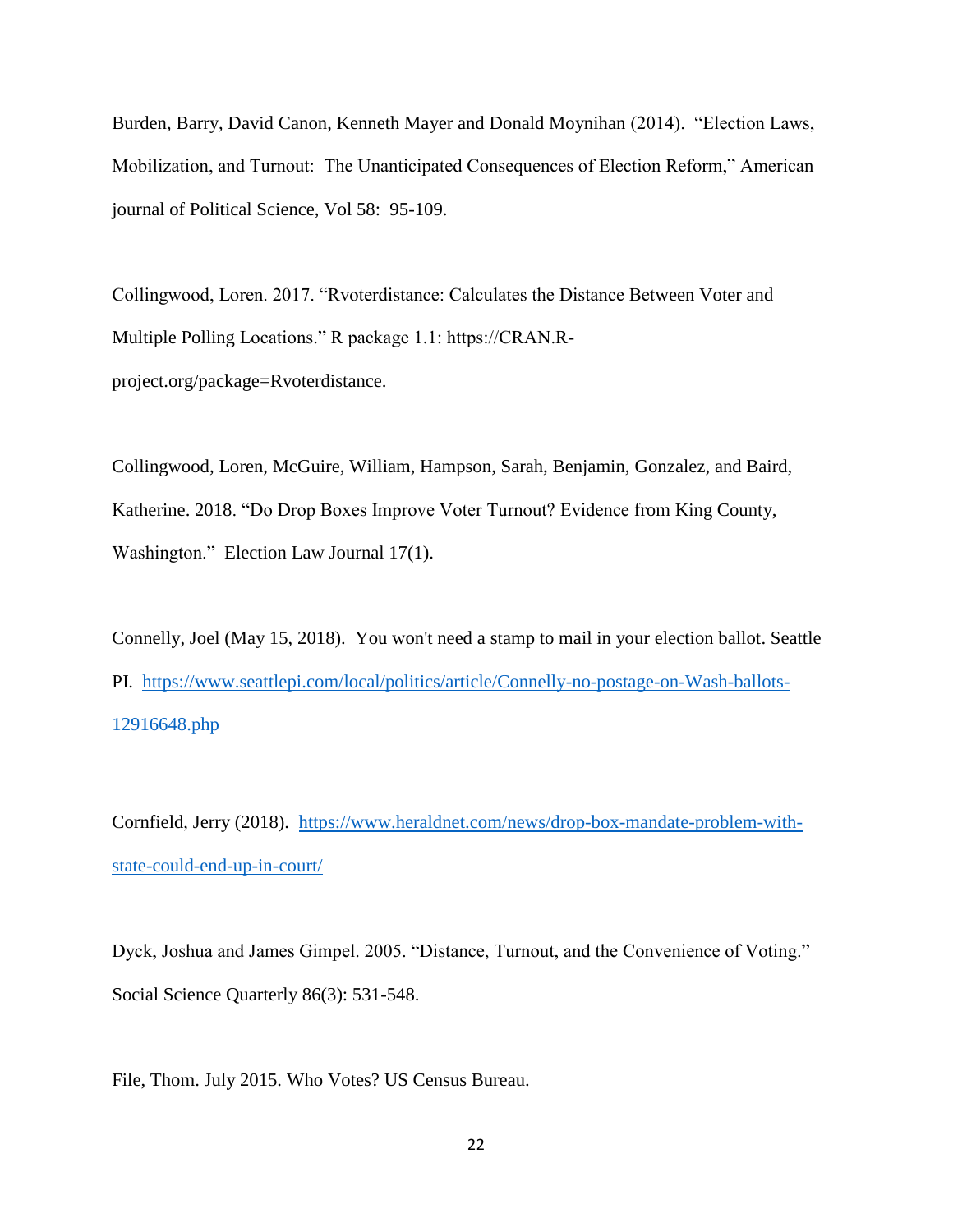Gilens, Martin. 2012. Affluence and influence: Economic inequality and political power in America. Princeton, NJ: Princeton University Press.

Gimpel, J.G. and J.E. Schuknecht. 2003. "Political participation and the accessibility of the ballot box." Political Geography 22: 471-488.

Griffin, John D. and Brian Newman. 2005. "Are Voters Better Represented?" Journal of Politics 67(4): 1206-1227.

Hajnal, Zoltan, 2010. America's Uneven Democracy: Race, Turnout, and Representation in City Politics. New York: Cambridge University Press.

Hamilton, R. 1988. "American all-mail balloting: A decade's experience." Public Administration Review, 48: 860-866.

Haspel, Moshe and H. Gibbs Knotts. 2005. "Location, Location, Location: Precinct Placement and the Costs of Voting." Journal of Politics 67(2): 560-573.

Herron, Michael and Daniel Smith (2012). "Souls to the polls: Early voting in Florida in the shodow of House Bill 1355," Election Law Journal, Vol 11: 331-347.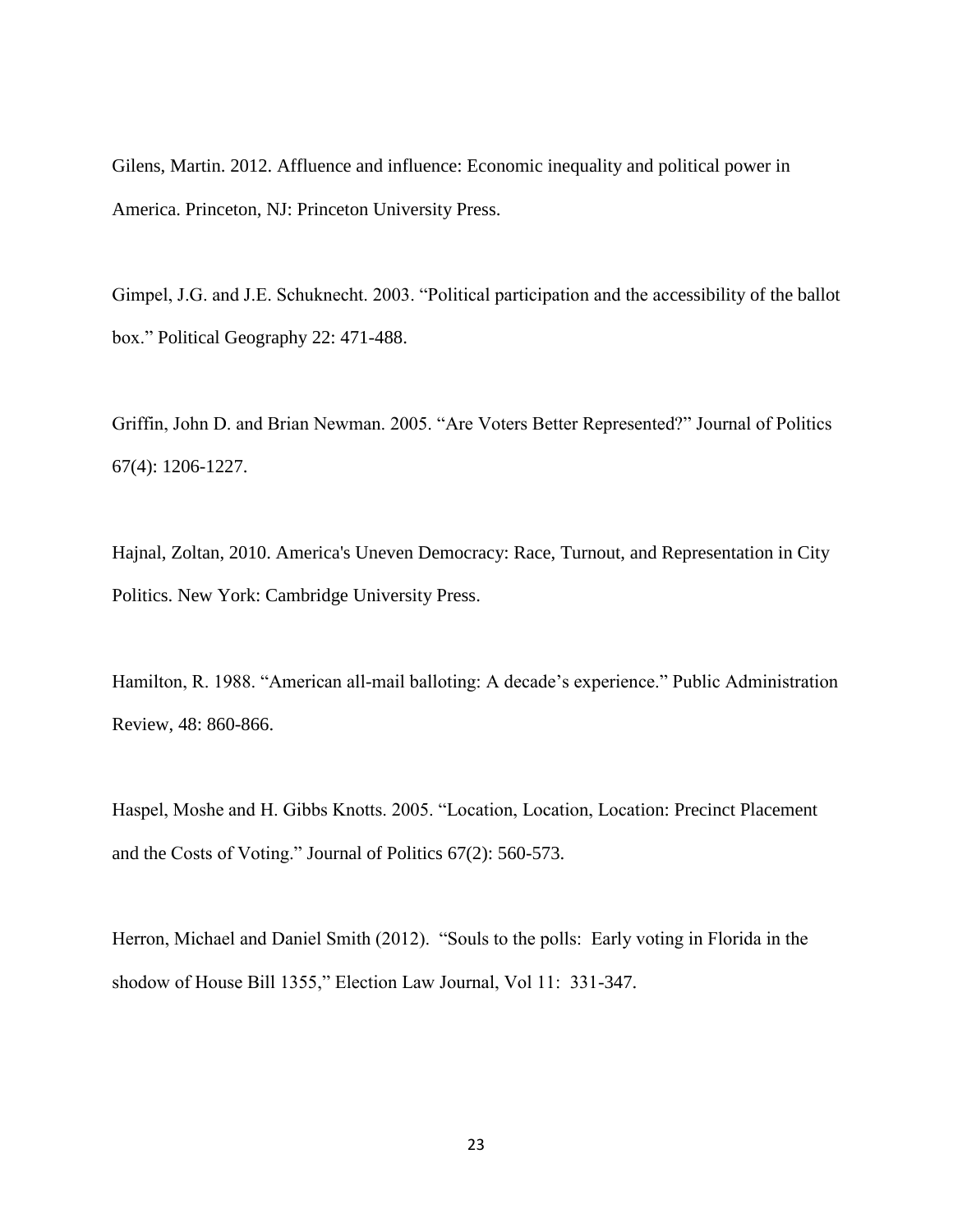---- (2014). "Race, Party, and the Consequences of Restricting Early Voting in Florida in the 2012 General Eelction," Political Research Quarterly, Vol 67: 646-665.

Jeffe, D. and S. Jeffe. 1990. "Absence counts: Voting by mail." The American Enterprise, 1: 19- 22.

Kaplan, Ethan and Haishan Yuan (July 13, 2017). "Restrictive Voting Laws, Voter Turnout, and Partisan Vote Composition: Evidence from Ohio." Unpublished Paper.

Karp, Jeffrey A., Banducci, Susan A. 2000. "Going Postal: How all-mail elections influence turnout." Political Behavior 22(3): 223-239.

Maciag, 2014. http://www.governing.com/topics/politics/gov-voter-turnout-municipalelections.html.

Magleby, D. 1987. "Participation in mail ballot elections." Western Political Quarterly 40: 79- 93.

Martin, Paul S. 2003. "Voting's Rewards: Voter Turnout, Attentive Publics, and Congressional Allocation of Federal Money." American Journal of Political Science 47(1): 110-127.

Mutch, R. 1992. "Voting by mail." State Legislatures, 18: 29-31.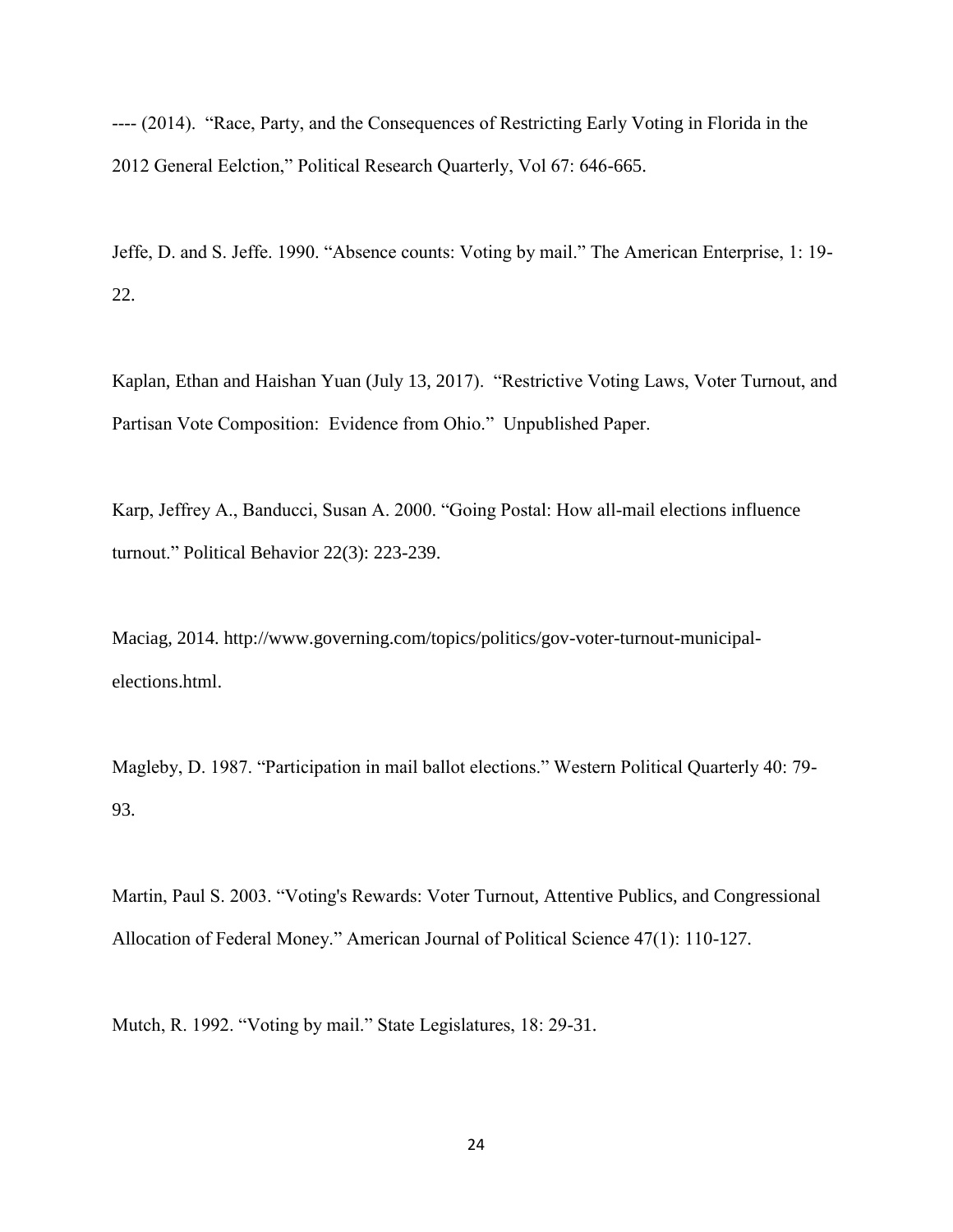NCSL (2017). http://www.ncsl.org/research/elections-and-campaigns/absentee-and-earlyvoting.aspx

Pantheon Analytics (2017). [https://washingtonmonthly.com/wp](https://washingtonmonthly.com/wp-content/uploads/2018/01/colorado2014voterfileanalysis.pdf)[content/uploads/2018/01/colorado2014voterfileanalysis.pdf](https://washingtonmonthly.com/wp-content/uploads/2018/01/colorado2014voterfileanalysis.pdf)

Pew Charitable (April 29, 2015). Vote By Mail Rates Double Since 2000.

Pew (May 18, 2018). "U.S. trails most developed countries in voter turnout". Pew Research <http://www.pewresearch.org/fact-tank/2017/05/15/u-s-voter-turnout-trails-most-developed-countries/>

Rooney, Mike (March 3, 2018). Email exchange including internal documents from Pierce County Auditor's Office.

Southwell, Priscilla and Justin Burchett. 1997. "Survey of vote-by-mail Senate election in the state of Oregon." PS: Political Science & Politics, 30: 53-57.

Southwell, Priscilla, and Justin Burchett. 2000. ''The Effect of All Mail Elections on Voter Turnout.'' American Politics Quarterly 28(1):72–80.

Washington Secretary of State (2017). Voter Participation Statistics. Available at <https://www.sos.wa.gov/elections/voter-participation.aspx>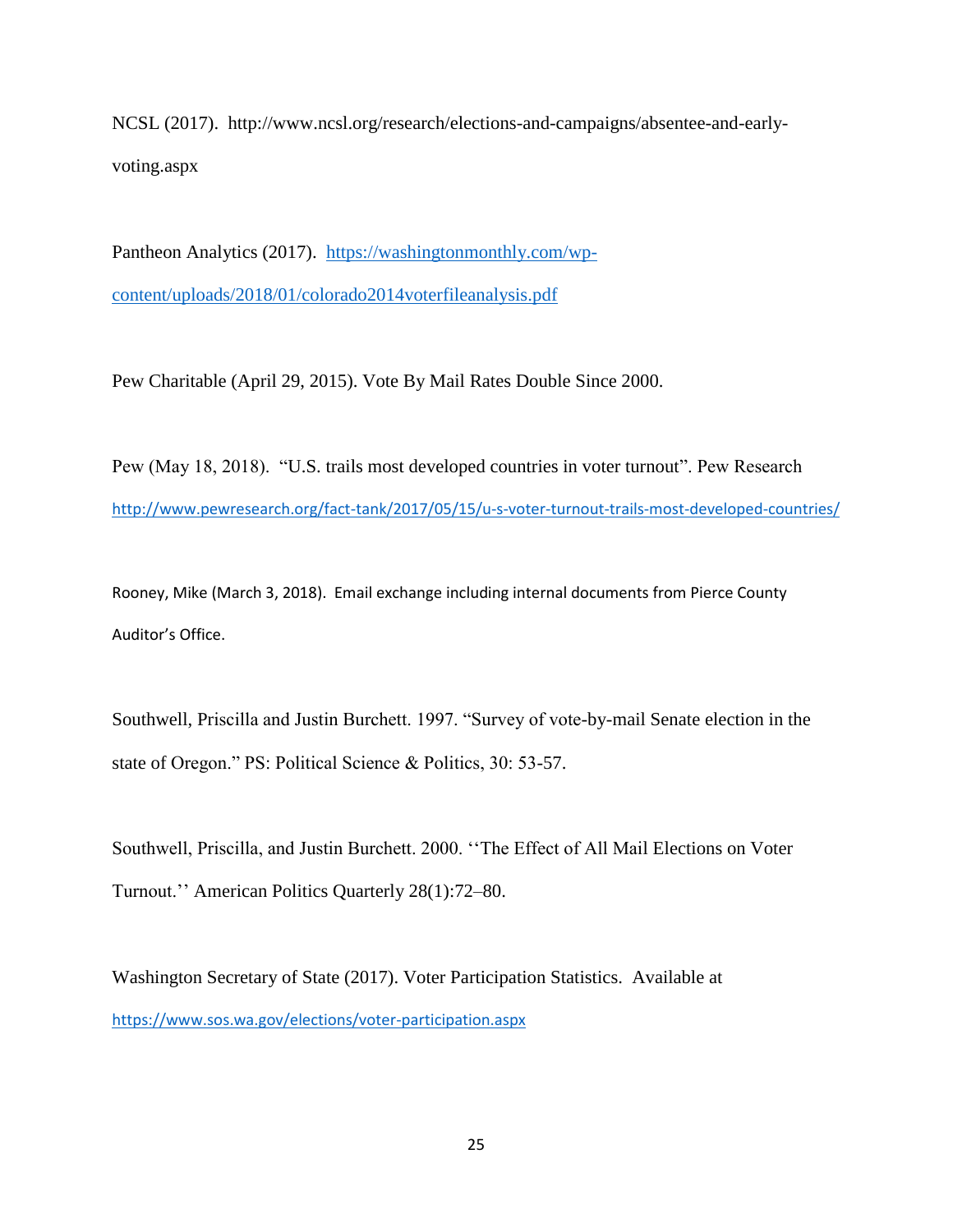Washington Sec of State (2017a).

https://www.sos.wa.gov/\_assets/elections/research/2016%20report%20of%20elections%20in%20washi ngton%20state.pdf

Washington State Secretary of State (2017b).

[https://www.sos.wa.gov/\\_assets/elections/research/2017%20report%20of%20elections%20in%2](https://www.sos.wa.gov/_assets/elections/research/2017%20report%20of%20elections%20in%20washington%20state.pdf)

[0washington%20state.pdf](https://www.sos.wa.gov/_assets/elections/research/2017%20report%20of%20elections%20in%20washington%20state.pdf)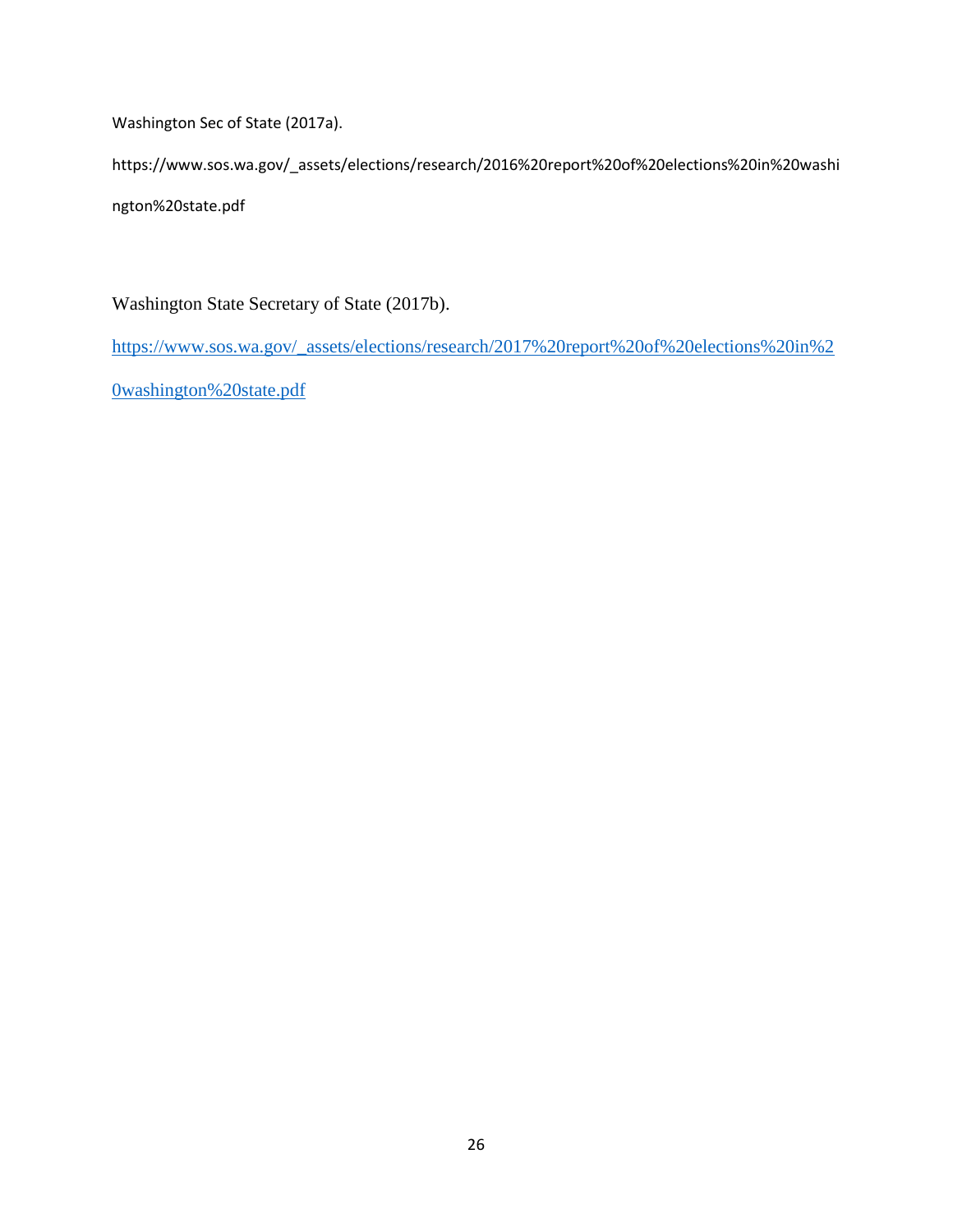Table 1 Summary Statistics

| <b>Placebo Group</b>           | $n=10,607$    |             |                   |            |
|--------------------------------|---------------|-------------|-------------------|------------|
| <b>Variables</b>               | <b>Mean</b>   | Std. Dev.   | Min               | <b>Max</b> |
| <b>Voter Turnout</b>           | 0.44          | 0.50        | $\mathbf{\Omega}$ |            |
| <b>ADistance</b>               | $\mathcal{O}$ |             |                   |            |
| Age                            | 48.49         | 16.50       | 17                | 100        |
| East and South Asian           | 0.05          | 0.21        |                   |            |
| European                       | 0.87          | 0.34        |                   |            |
| <b>Hispanic and Portuguese</b> | 0.05          | 0.22        |                   |            |
| <b>Black</b>                   | 0.002         | 0.05        |                   |            |
| Other                          | 0.03          | 0.17        |                   |            |
| Income                         | \$111,312.50  | \$47,986.83 | \$6,000           | \$250,000  |
| Female                         | 0.51          | 0.50        |                   |            |

| <b>Treatment Group</b>         | $n=55,835$  |             |                   |            |
|--------------------------------|-------------|-------------|-------------------|------------|
| <b>Variables</b>               | <b>Mean</b> | Std. Dev.   | Min               | <b>Max</b> |
| <b>Voter Turnout</b>           | 0.41        | 0.49        | 0                 |            |
| $\triangle$ Distance           | 1.32        | 1.43        | 0.00001           | 7.32       |
| Age                            | 48.82       | 17.90       | 17                | 100        |
| East and South Asian           | 0.04        | 0.20        | 0                 |            |
| European                       | 0.86        | 0.35        | $\theta$          |            |
| <b>Hispanic and Portuguese</b> | 0.07        | 0.25        | 0                 |            |
| <b>Black</b>                   | 0.01        | 0.11        | 0                 |            |
| Other                          | 0.02        | 0.14        | $\mathbf{\Omega}$ |            |
| Income                         | \$79,490.25 | \$41,884.06 | \$6,000           | \$250,000  |
| Female                         | 0.52        | 0.50        |                   |            |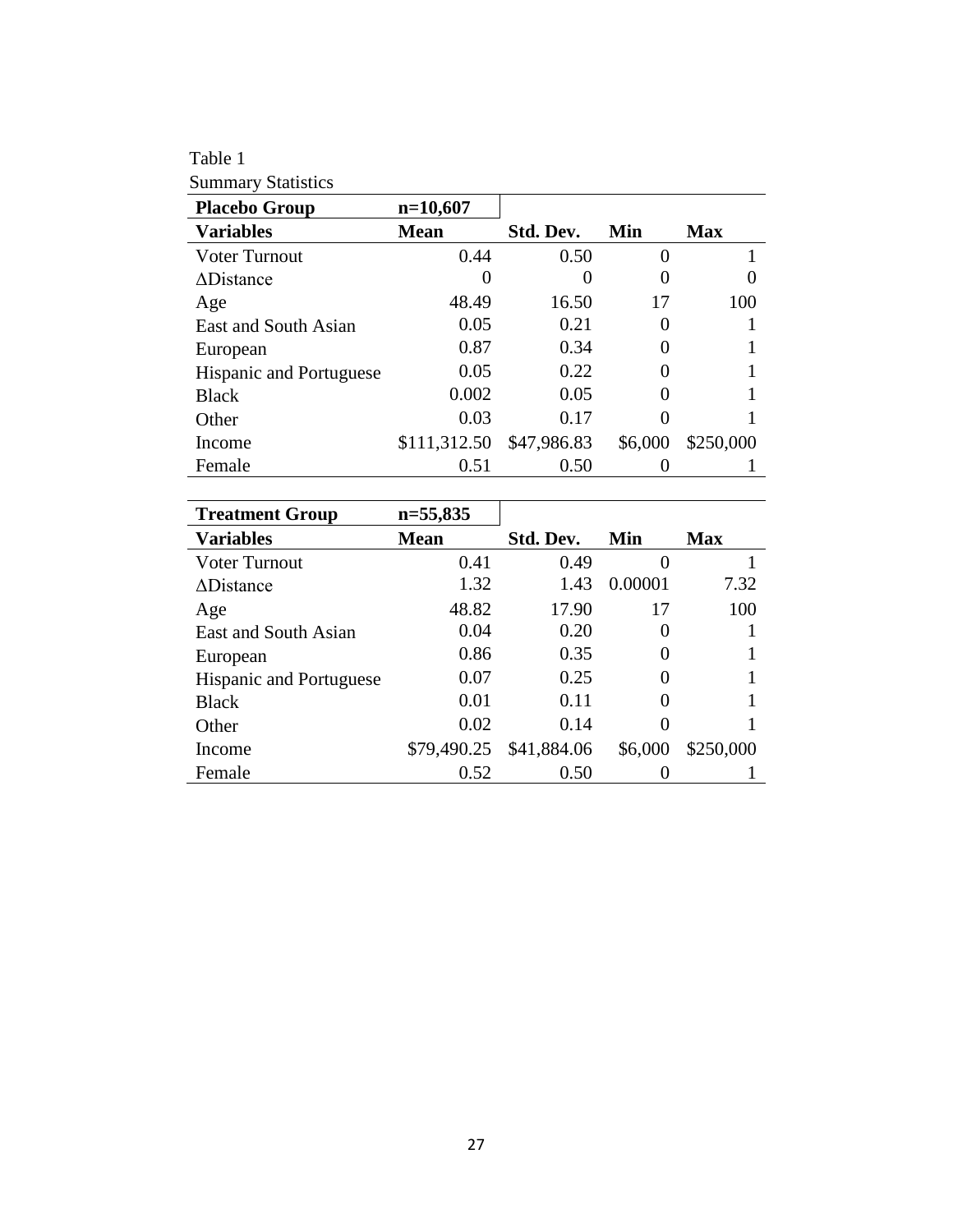|                            | (1)<br><b>Base Model</b> |          | (2)           |          |
|----------------------------|--------------------------|----------|---------------|----------|
| <b>Treatment Effects</b>   |                          |          | By SDG Group  |          |
|                            | Coeff.                   | P-val    | Coeff.        | P-val    |
| Main Effect                | $0.0056***$              | (0.0000) | 0.0139        | (0.2129) |
| Age 26-31                  |                          |          | $-0.0052$     | (0.3824) |
| Age 32-36                  |                          |          | $-0.0033$     | (0.5976) |
| Age 37-42                  |                          |          | $-0.0161***$  | (0.0092) |
| Age 43-48                  |                          |          | $-0.0044$     | (0.4874) |
| Age 49-54                  |                          |          | $-0.0023$     | (0.7169) |
| Age 55-59                  |                          |          | 0.0051        | (0.4215) |
| Age 60-65                  |                          |          | $-0.0019$     | (0.7613) |
| Age 66-73                  |                          |          | 0.0031        | (0.6068) |
| Age $74+$                  |                          |          | 0.0033        | (0.5701) |
| Income \$35,832-\$51,000   |                          |          | $-0.0116**$   | (0.0224) |
| Income \$51,041-\$60,881   |                          |          | $-0.0168$ *** | (0.0034) |
| Income \$60,999-\$72,000   |                          |          | $-0.0085*$    | (0.0677) |
| Income \$72,064-\$77,860   |                          |          | 0.0063        | (0.3190) |
| Income \$77,875-\$85,624   |                          |          | $-0.0141***$  | (0.0031) |
| Income \$85,702-\$96,000   |                          |          | $-0.0179***$  | (0.0004) |
| Income \$96,081-\$115,341  |                          |          | $-0.0278***$  | (0.0000) |
| Income \$116,000-\$131,000 |                          |          | $-0.0122**$   | (0.0178) |
| Income \$132,000           |                          |          | $-0.0155***$  | (0.0045) |
| Female                     |                          |          | $-0.0014$     | (0.5505) |
| European                   |                          |          | 0.0073        | (0.4335) |
| Hispanic and Portuguese    |                          |          | 0.0031        | (0.7733) |
| <b>Black</b>               |                          |          | 0.0137        | (0.4533) |
| Other                      |                          |          | 0.0016        | (0.8955) |
|                            |                          |          |               |          |
| Observations               | 332,210                  |          | 332,210       |          |
| R-squared                  | 0.2145                   |          | 0.2185        |          |
| Number of Individuals      | 66,442                   |          | 66,442        |          |

Table 2 Treatment Effects Derived from LPM Difference in Difference Model

Notes:

- The omitted age decile is 17-25
- The omitted income decile is \$6000-\$35,768
- The omitted ethnicity category is "East and South Asian"
- Marginal effects for specific sociodemographic groups are found by adding the group's coefficient to the "Main Effect" coefficient
- Robust pval in parentheses: \*\*\* p<0.01, \*\* p<0.05, \* p<0.1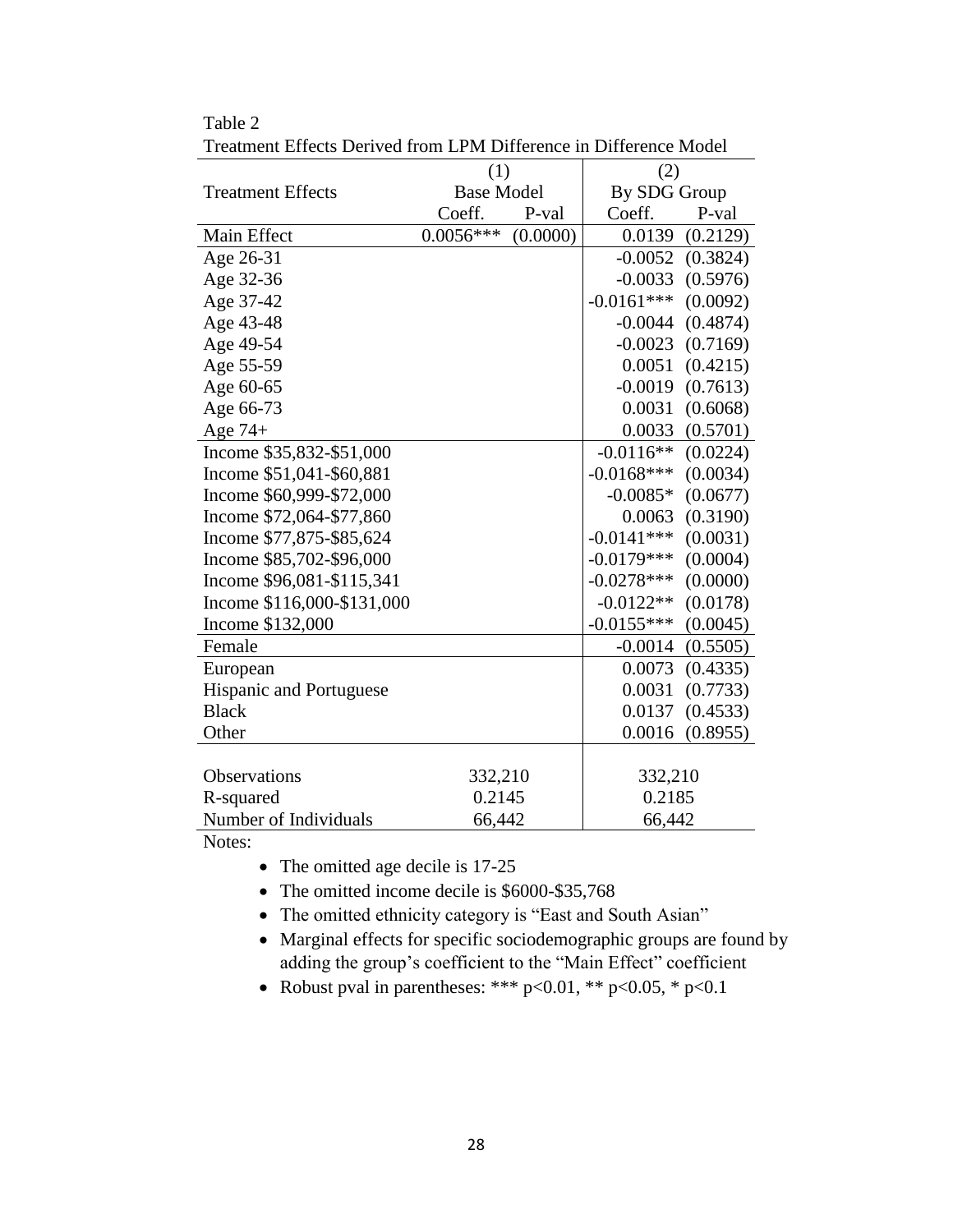

# Figure 1: Pierce County Washington Voting Statistics, 2000-2016

Source: Washington State Secretary of State's Office.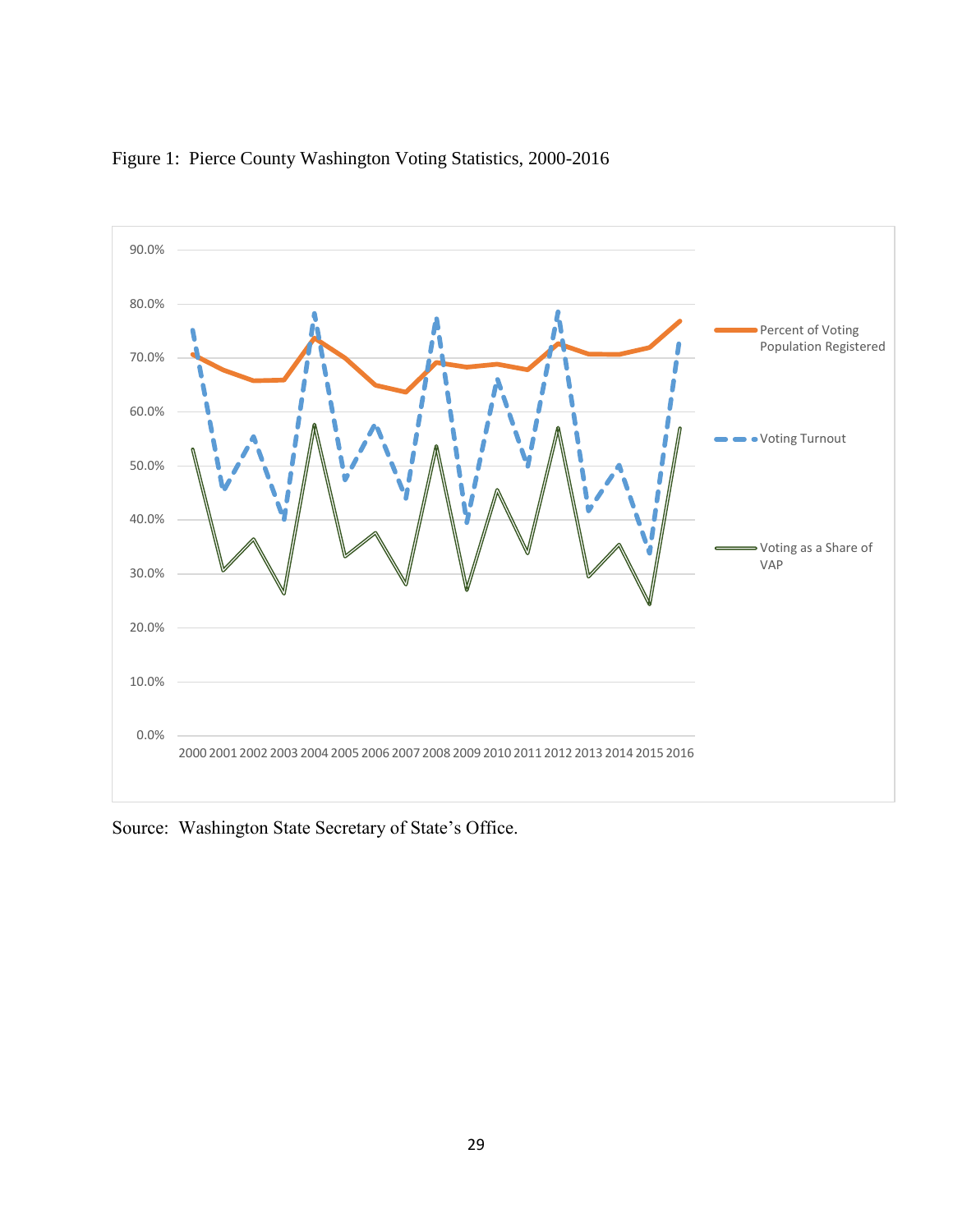

Figure 2: Location of All Drop Boxes in Pierce County (2018)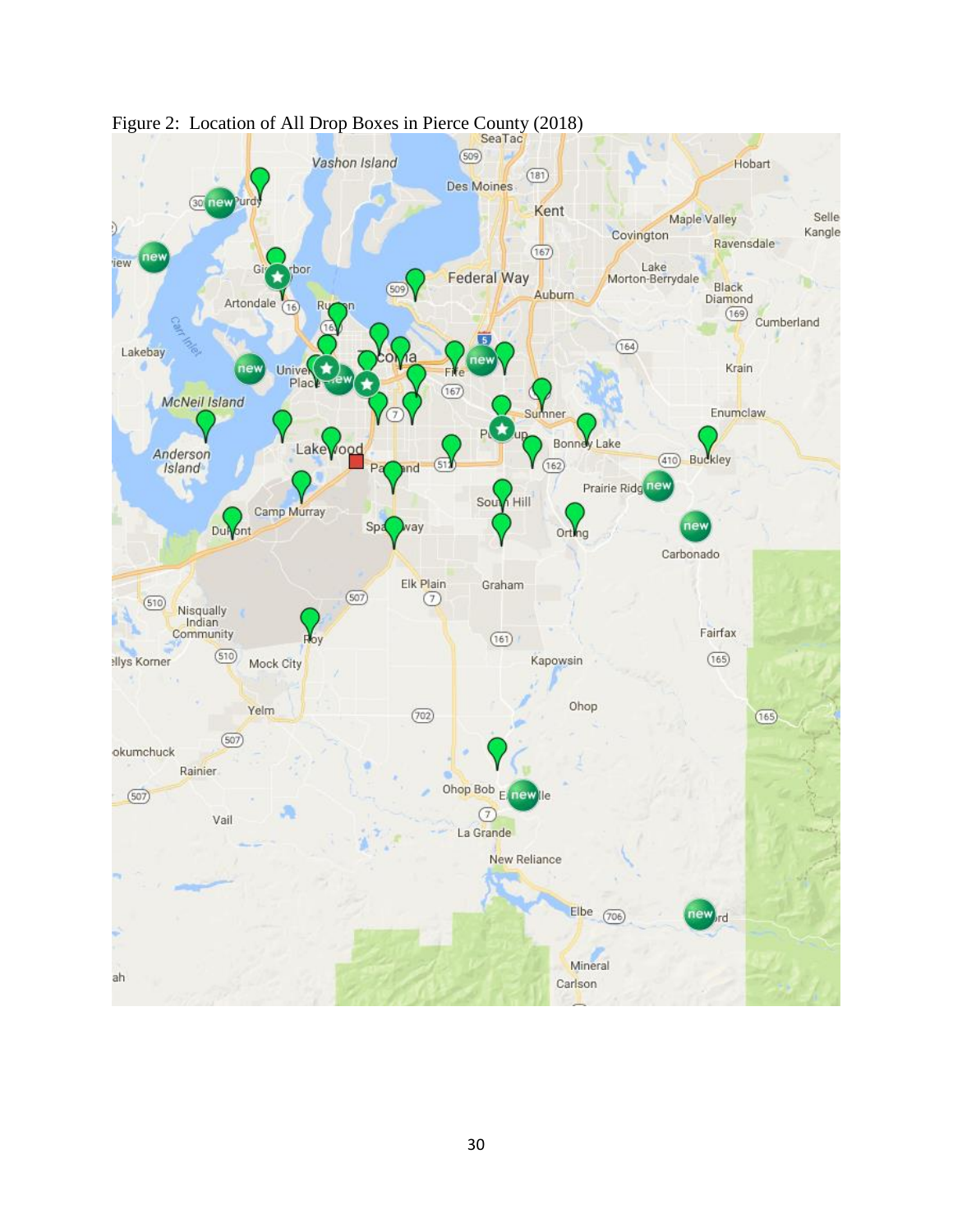Figure 3 Treated vs. Placebo General Election Voter Turnout Trends

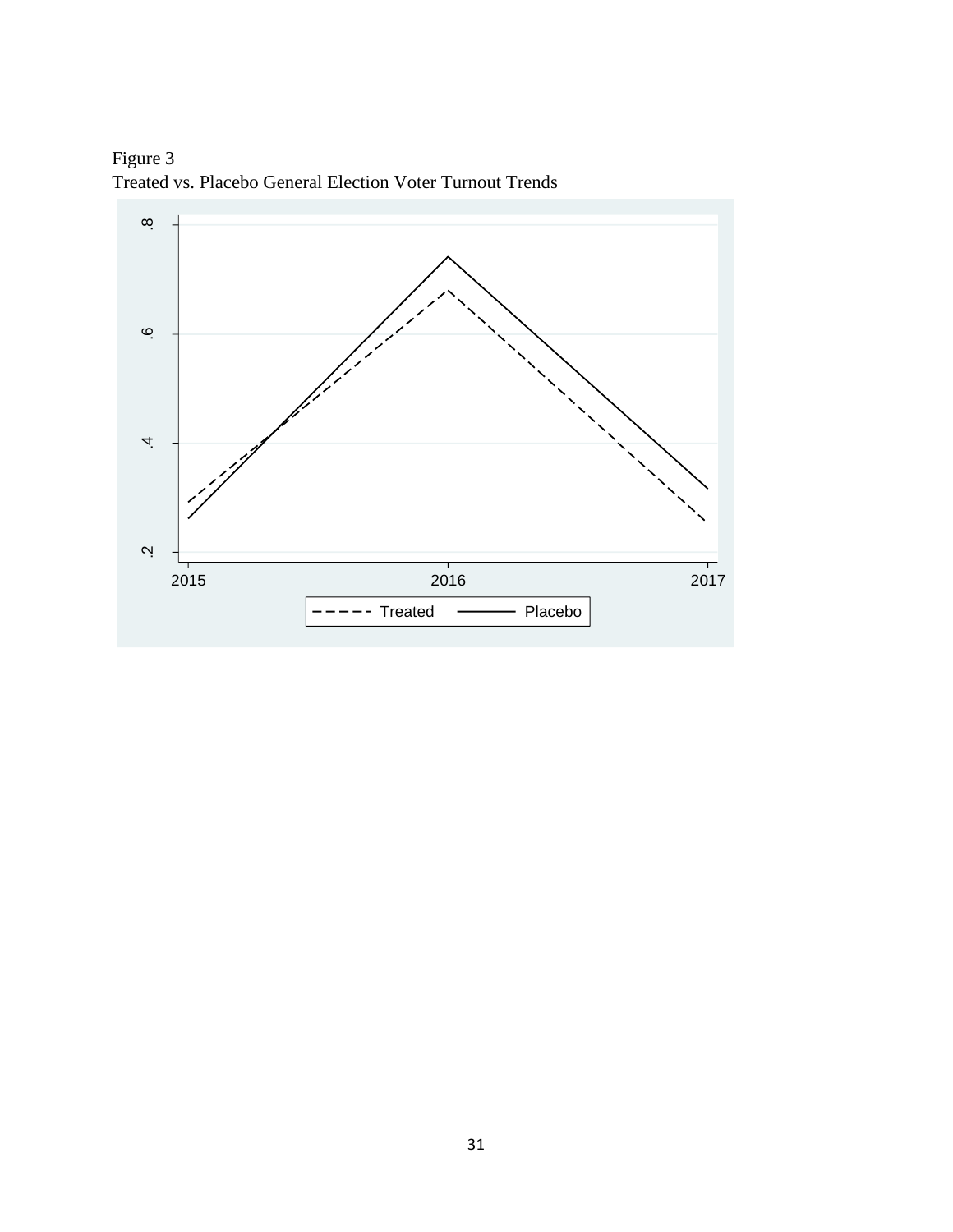Figure 4 Simulated Treated vs. Untreated Turnout for the 2017 General Election



Note: "Untreated" indicates simulated turnout among our estimation sample assuming none of the ballot drop boxes were installed before the 2017 general election. "Treated" indicates simulated turnout among our estimation sample assuming all individuals experienced a reduction in their distance to the nearest drop box equal to the mean value among our treatment group (1.32 miles).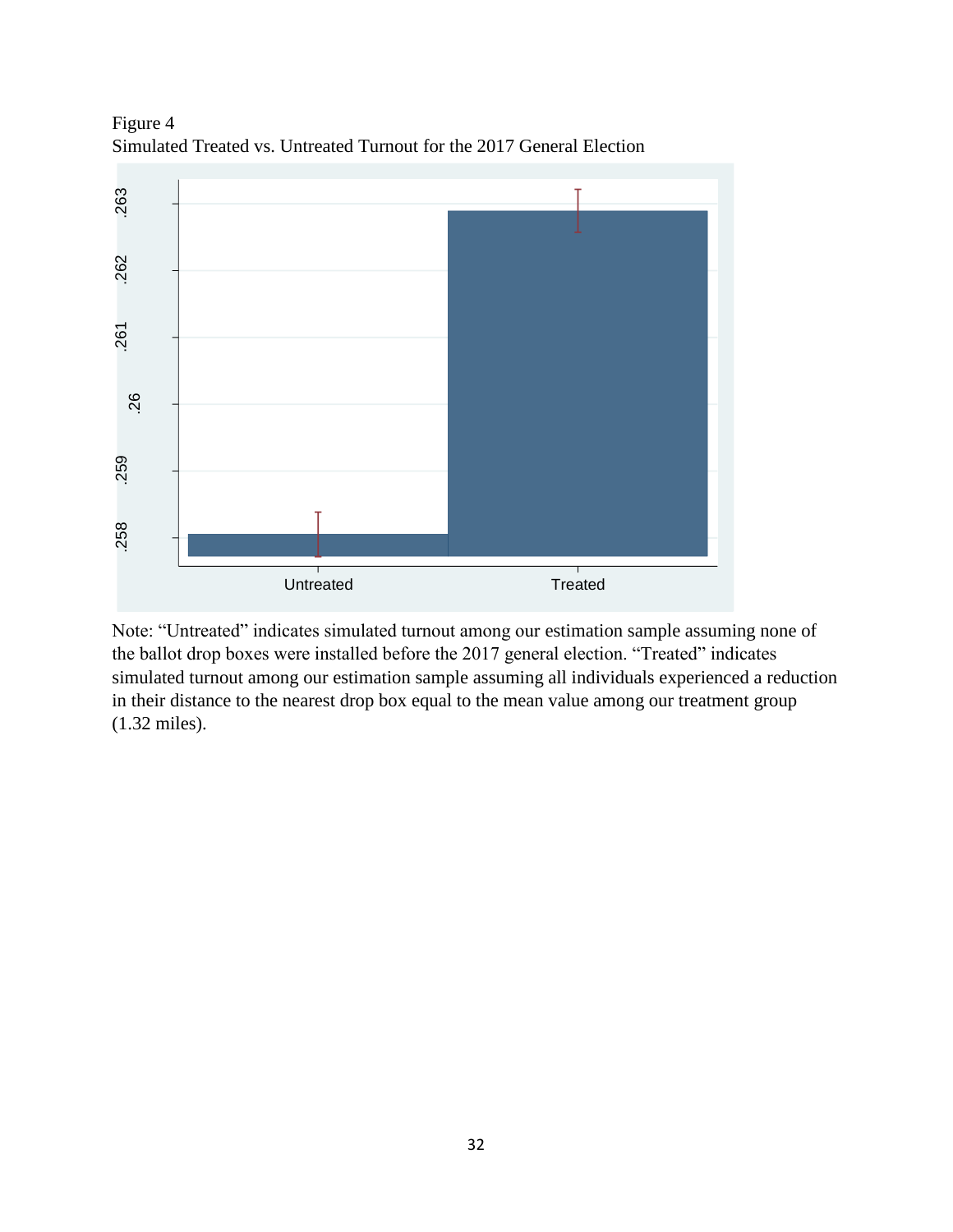

Figure 5 Simulated Treated vs. Untreated Turnout for the 2017 General Election by Age

Note: "Un" indicates simulated turnout among our estimation sample assuming none of the ballot drop boxes were installed before the 2017 general election. "Tr" indicates simulated turnout among our estimation sample assuming all individuals experienced a reduction in their distance to the nearest drop box equal to the mean value among our treatment group (1.32 miles).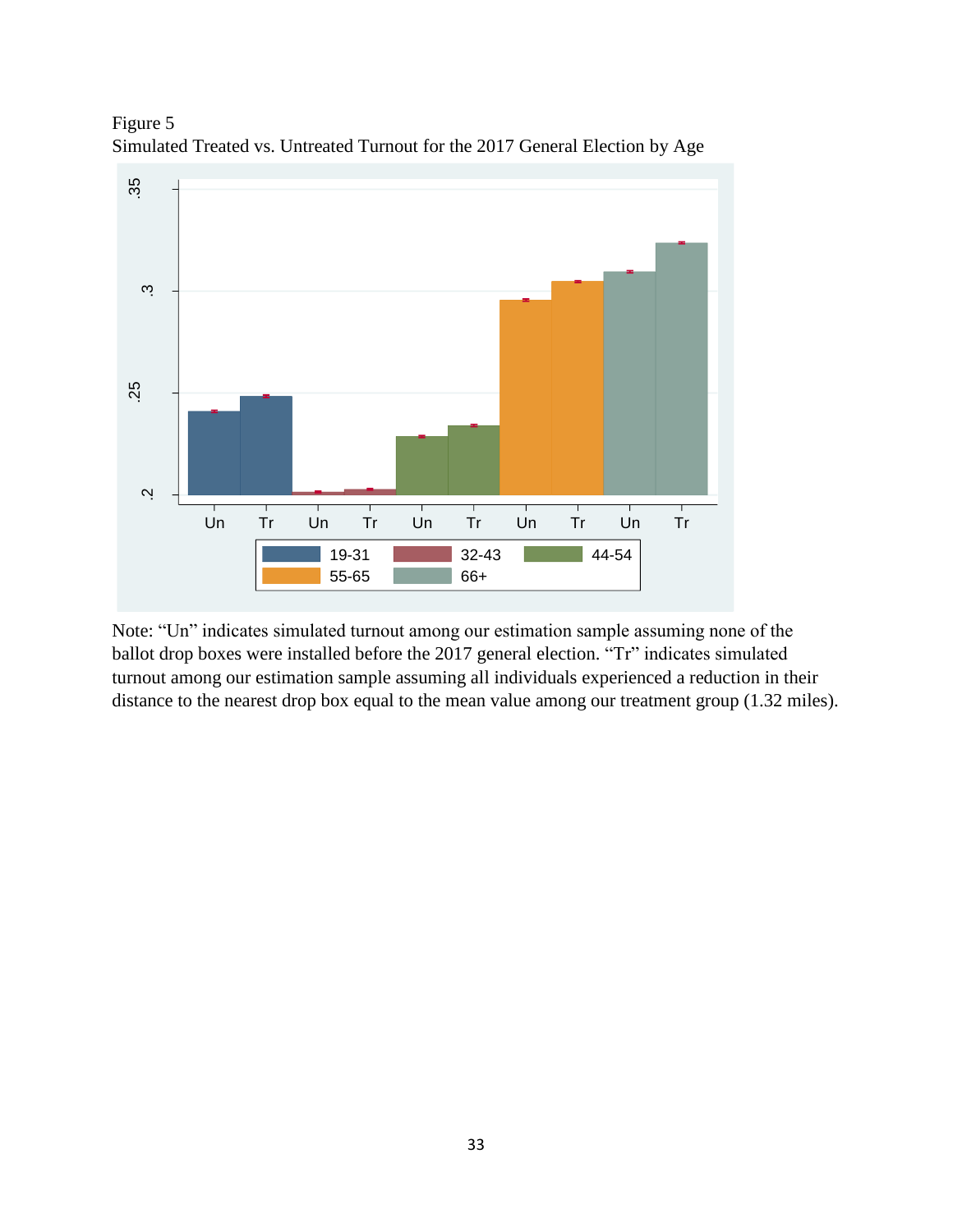

Figure 6 Simulated Treated vs. Untreated Turnout for the 2017 General Election by Income

Note: "Un" indicates simulated turnout among our estimation sample assuming none of the ballot drop boxes were installed before the 2017 general election. "Tr" indicates simulated turnout among our estimation sample assuming all individuals experienced a reduction in their distance to the nearest drop box equal to the mean value among our treatment group (1.32 miles).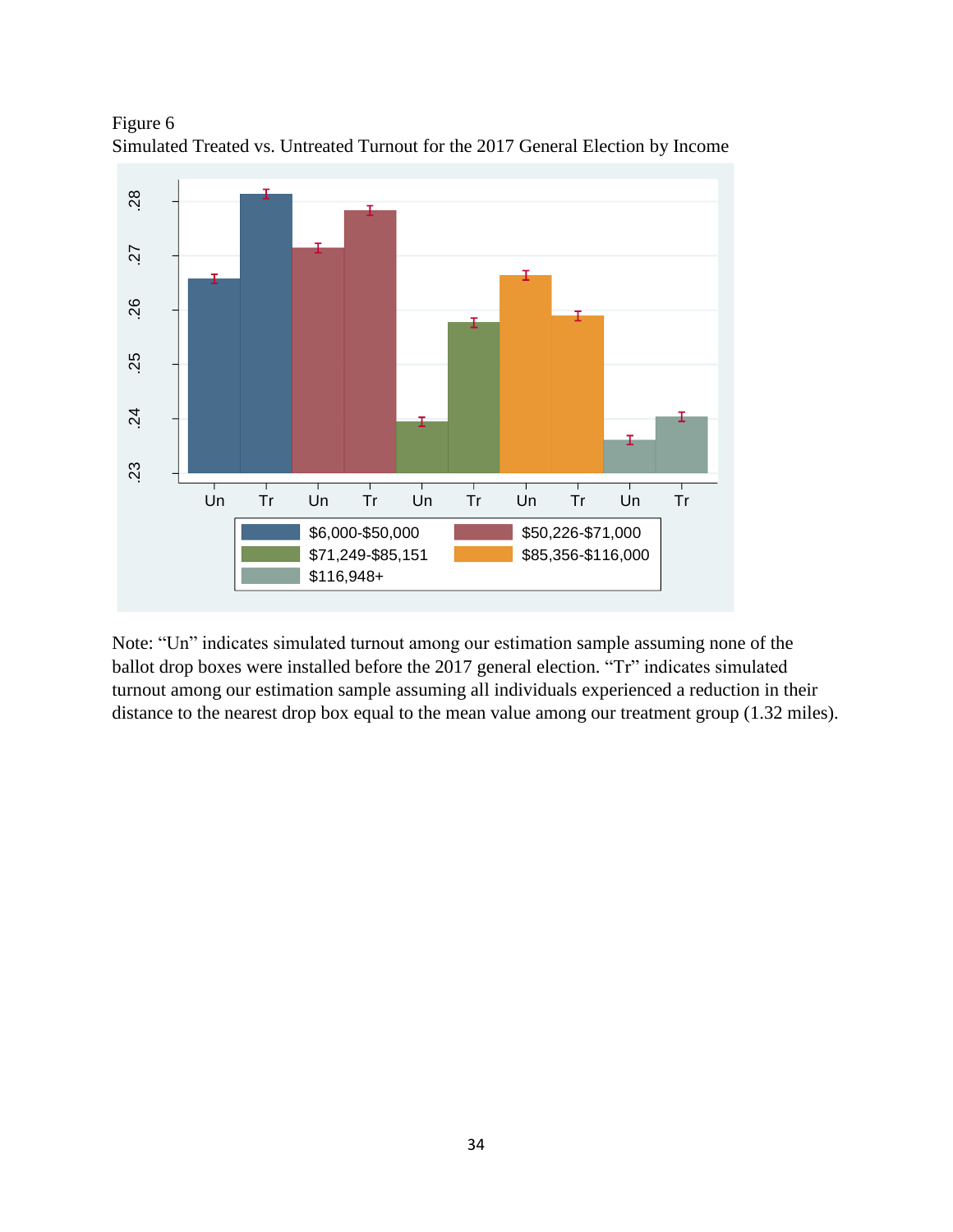

Figure 7 Simulated Treated vs. Untreated Turnout for the 2017 General Election by Income

Note: "Untreated" indicates simulated turnout among our estimation sample assuming none of the ballot drop boxes were installed before the 2017 general election. "Treated" indicates simulated turnout among our estimation sample assuming all individuals experienced a reduction in their distance to the nearest drop box equal to the mean value among our treatment group (1.32 miles).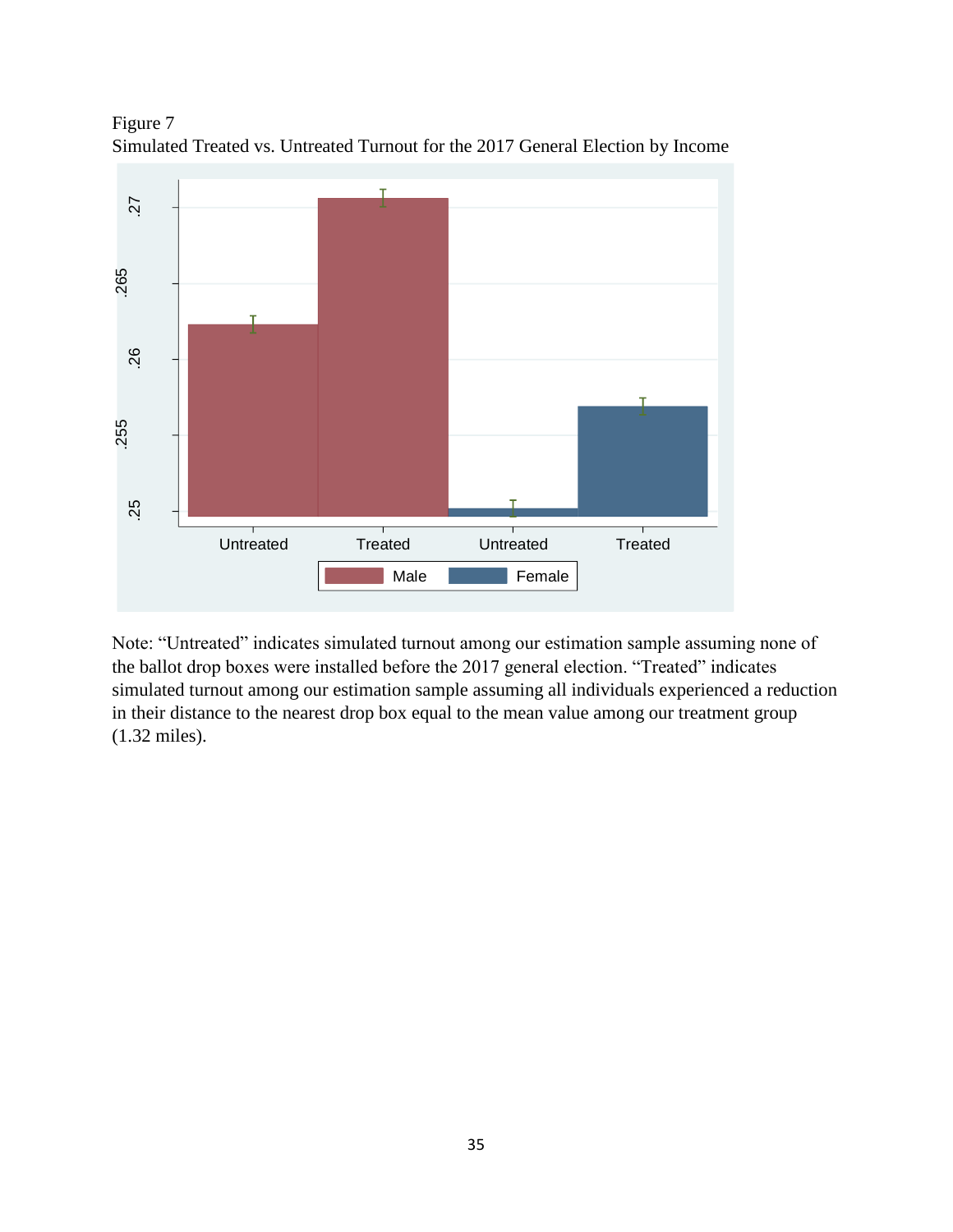

Figure 8 Simulated Treated vs. Untreated Turnout for the 2017 General Election by Ethnicity

Note: "Un" indicates simulated turnout among our estimation sample assuming none of the ballot drop boxes were installed before the 2017 general election. "Tr" indicates simulated turnout among our estimation sample assuming all individuals experienced a reduction in their distance to the nearest drop box equal to the mean value among our treatment group (1.32 miles).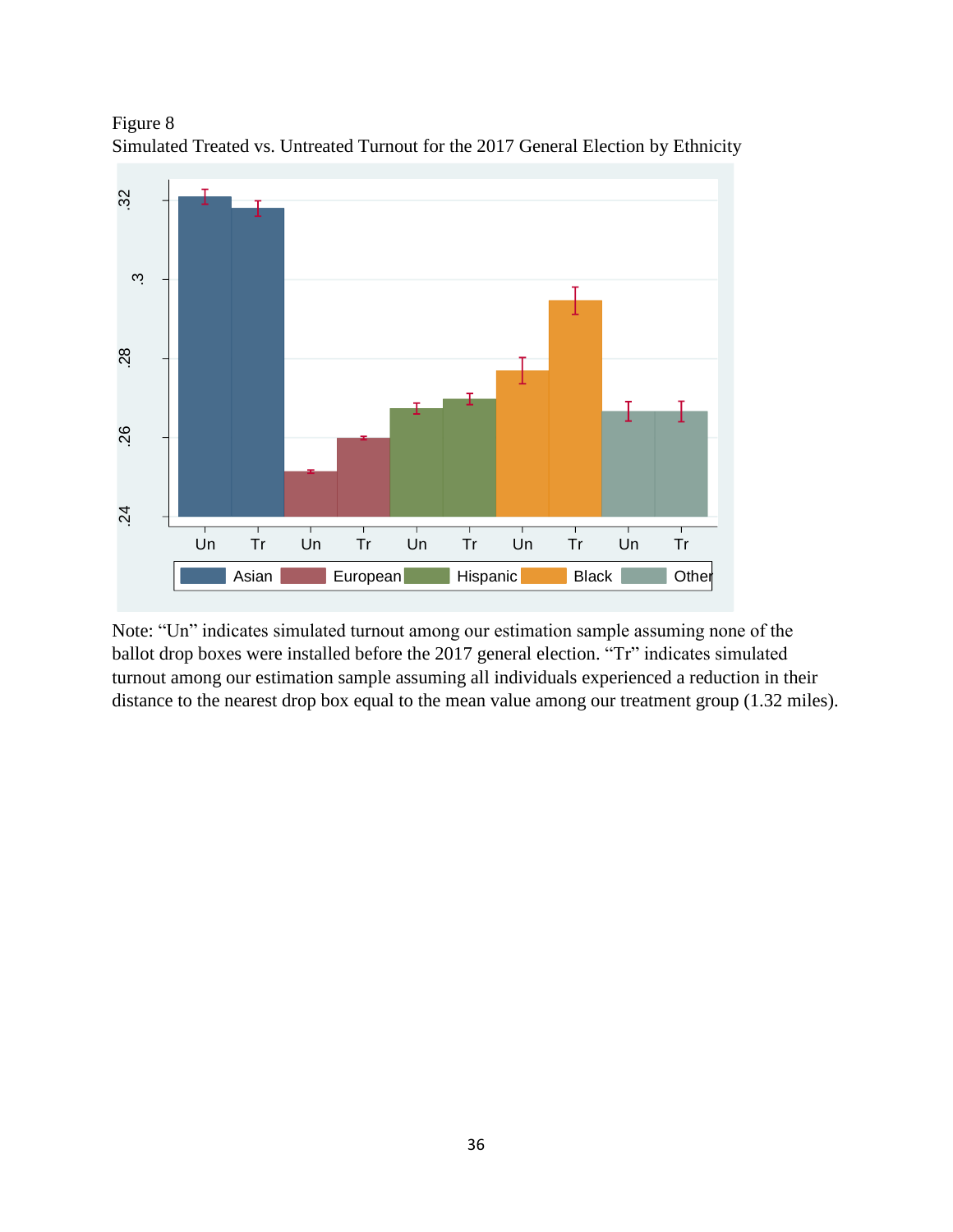# **Appendix**

| Table A1                                                 |  |
|----------------------------------------------------------|--|
| <b>Treatment Effects with Placebo Intervention Years</b> |  |

|                                | <b>Year 2016</b> |  |  |
|--------------------------------|------------------|--|--|
|                                |                  |  |  |
| Main Effect (Placebo Year)     | $-0.001$         |  |  |
|                                | (0.223)          |  |  |
|                                |                  |  |  |
| <b>Observations</b>            | 199,326          |  |  |
| R-squared                      | 0.325            |  |  |
| Number of Individuals          | 66,442           |  |  |
| Individual FE                  | Yes              |  |  |
| Robust pval in parentheses     |                  |  |  |
| *** p<0.01, ** p<0.05, * p<0.1 |                  |  |  |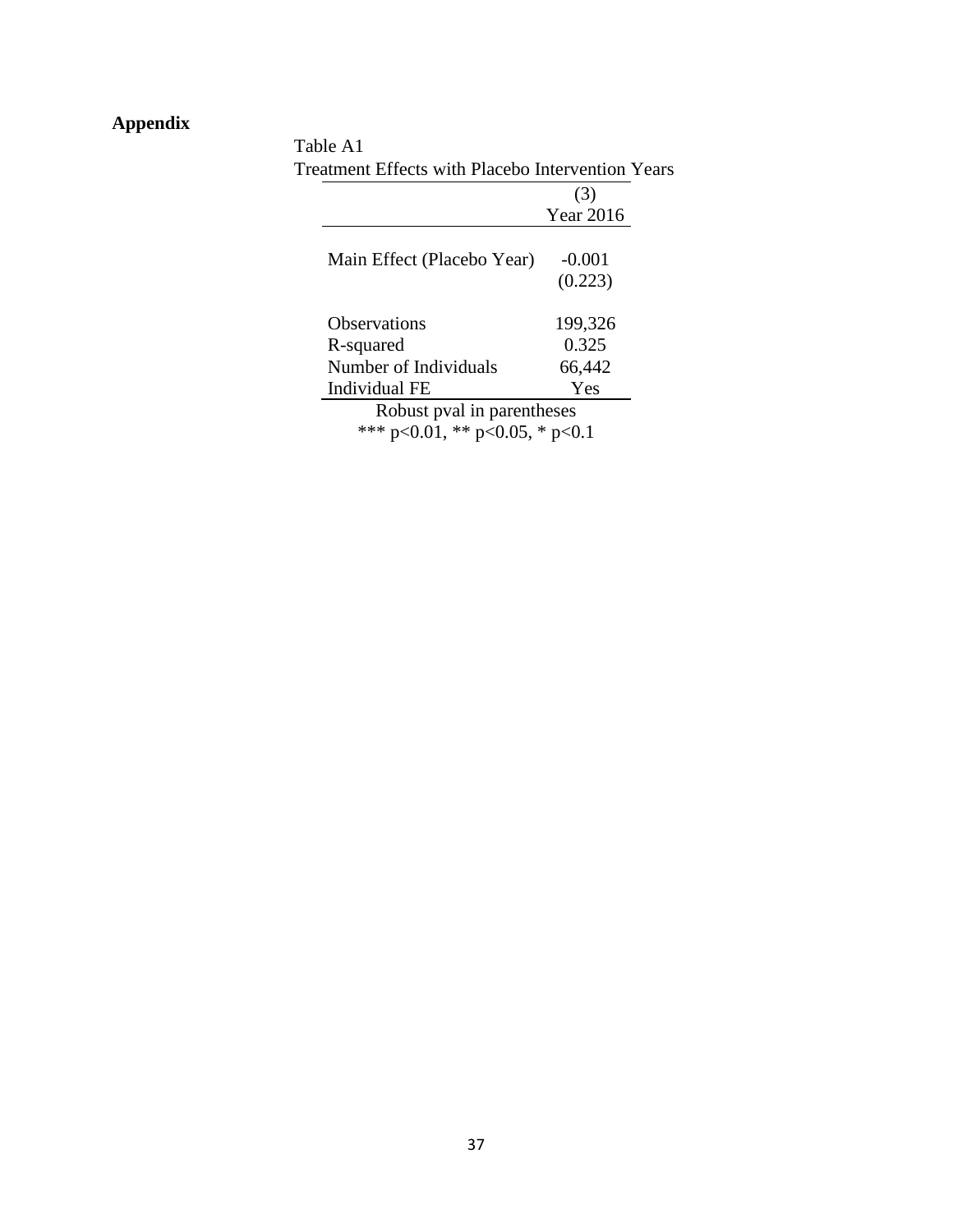|                                    | (1)         | (2)                      |
|------------------------------------|-------------|--------------------------|
|                                    |             | Base Model By SDG Group  |
|                                    |             |                          |
| Year 2017 x ΔDistance              | $0.0056***$ | 0.0139                   |
|                                    | (0.0000)    | (0.2129)                 |
| Age 26-31                          |             | $-0.0371***$             |
| Age 32-36                          |             | (0.0008)<br>$-0.0262$    |
|                                    |             | (0.1079)                 |
| Age 37-42                          |             | $-0.0186$                |
|                                    |             | (0.3538)                 |
| Age 43-48                          |             | 0.0103                   |
|                                    |             | (0.6647)                 |
| Age 49-54                          |             | $0.0544**$               |
|                                    |             | (0.0415)                 |
| Age 55-59                          |             | $0.0944***$              |
|                                    |             | (0.0014)                 |
| Age 60-65                          |             | $0.1100***$              |
|                                    |             | (0.0006)                 |
| Age 66-73                          |             | $0.1053***$              |
|                                    |             | (0.0026)<br>$0.0763**$   |
| Age $74+$                          |             | (0.0466)                 |
| Year 2017 x Age 26-31              |             | $-0.0153$                |
|                                    |             | (0.1088)                 |
| Year 2017 x Age 32-36              |             | $-0.0633***$             |
|                                    |             | (0.0000)                 |
| Year 2017 x Age 37-42              |             | $-0.0771***$             |
|                                    |             | (0.0000)                 |
| Year 2017 x Age 43-48              |             | $-0.1017***$             |
|                                    |             | (0.0000)                 |
| Year 2017 x Age 49-54              |             | $-0.1164***$             |
|                                    |             | (0.0000)                 |
| Year 2017 x Age 55-59              |             | $-0.1174***$             |
|                                    |             | (0.0000)                 |
| Year 2017 x Age 60-65              |             | $-0.0813***$             |
| Year 2017 x Age 66-73              |             | (0.0000)<br>$-0.0483***$ |
|                                    |             | (0.0000)                 |
| Year 2017 x Age 74+                |             | $-0.0436***$             |
|                                    |             | (0.0000)                 |
| Age $26-31 \times \Delta$ Distance |             | 0.0074                   |
|                                    |             | (0.2833)                 |
| Age 32-36 x ∆Distance              |             | 0.0115                   |

Table A2 Full LPM Difference in Difference Model Results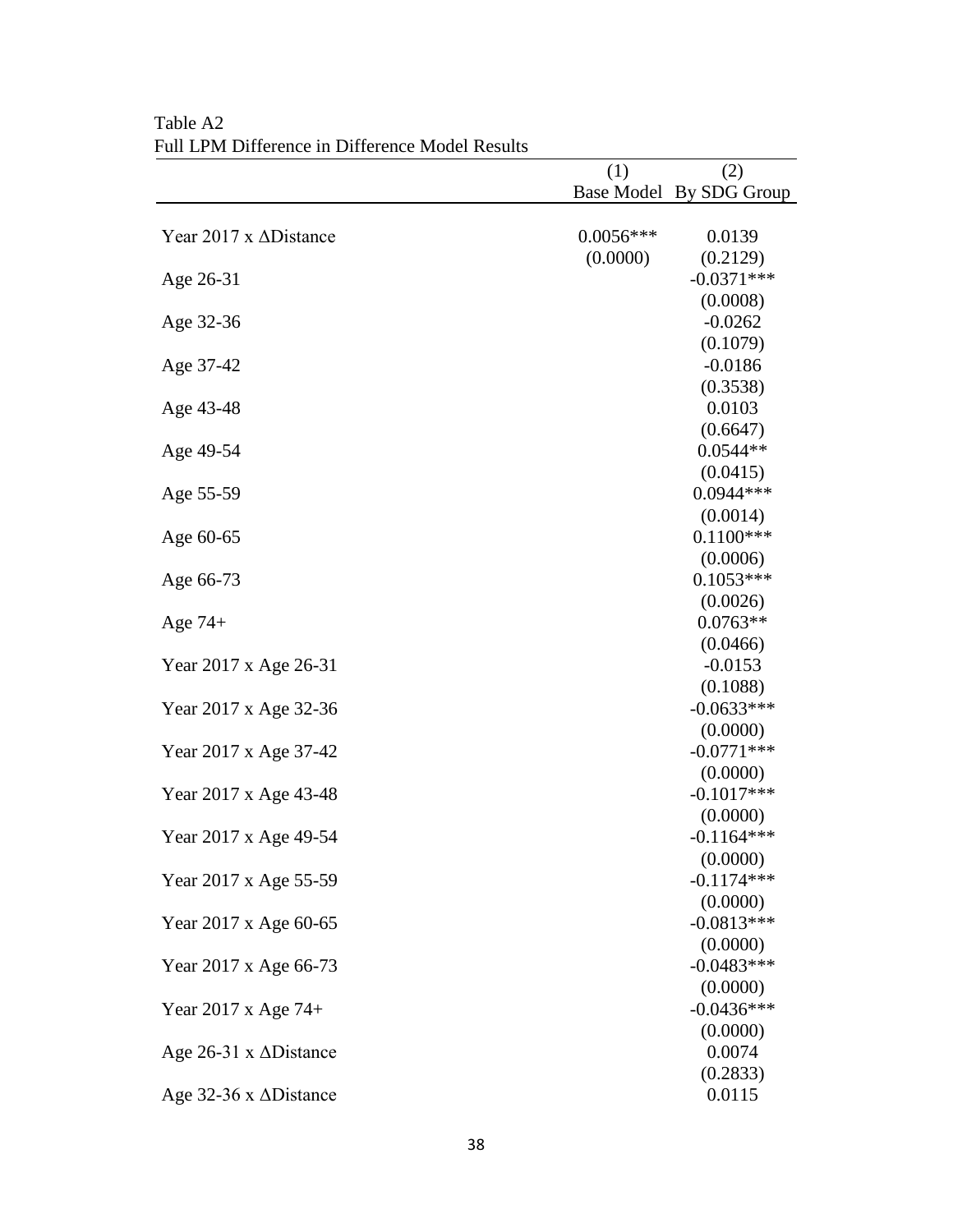|                                              | (0.2357)                |
|----------------------------------------------|-------------------------|
| Age $37-42 \times \Delta$ Distance           | $0.0313***$             |
|                                              | (0.0069)                |
| Age $43-48 \times \Delta$ Distance           | $0.0285**$              |
|                                              | (0.0379)                |
| Age 49-54 x $\triangle$ Distance             | 0.0218                  |
|                                              | (0.1544)                |
| Age 55-59 x $\triangle$ Distance             | 0.0193                  |
|                                              | (0.2550)                |
| Age 60-65 x $\triangle$ Distance             | 0.0087<br>(0.6345)      |
| Age 66-73 x $\triangle$ Distance             | $-0.0032$               |
|                                              | (0.8715)                |
| Age $74+x$ $\triangle$ Distance              | $-0.0072$               |
|                                              | (0.7376)                |
| Year 2017 x Age 26-31 x $\triangle$ Distance | $-0.0052$               |
|                                              | (0.3824)                |
| Year 2017 x Age 32-36 x $\triangle$ Distance | $-0.0033$               |
|                                              | (0.5976)                |
| Year 2017 x Age 37-42 x $\triangle$ Distance | $-0.0161***$            |
|                                              | (0.0092)                |
| Year 2017 x Age 43-48 x $\triangle$ Distance | $-0.0044$               |
|                                              | (0.4874)                |
| Year 2017 x Age 49-54 x $\triangle$ Distance | $-0.0023$               |
|                                              | (0.7169)                |
| Year 2017 x Age 55-59 x $\triangle$ Distance | 0.0051                  |
|                                              | (0.4215)                |
| Year 2017 x Age 60-65 x $\triangle$ Distance | $-0.0019$               |
| Year 2017 x Age 66-73 x $\triangle$ Distance | (0.7613)<br>0.0031      |
|                                              | (0.6068)                |
| Year 2017 x Age 74+ x $\triangle$ Distance   | 0.0033                  |
|                                              | (0.5701)                |
| Year 2017 x Income \$35,832-\$51,000         | $0.0279***$             |
|                                              | (0.0021)                |
| Year 2017 x Income \$51,041-\$60,881         | $0.0306***$             |
|                                              | (0.0011)                |
| Year 2017 x Income \$60,999-\$72,000         | 0.0077                  |
|                                              | (0.3954)                |
| Year 2017 x Income \$72,064-\$77,860         | $-0.0188*$              |
|                                              | (0.0567)                |
| Year 2017 x Income \$77,875-\$85,624         | 0.0027                  |
|                                              | (0.7762)                |
| Year 2017 x Income \$85,702-\$96,000         | 0.0055                  |
|                                              | (0.5766)<br>$0.0300***$ |
| Year 2017 x Income \$96,081-\$115,341        |                         |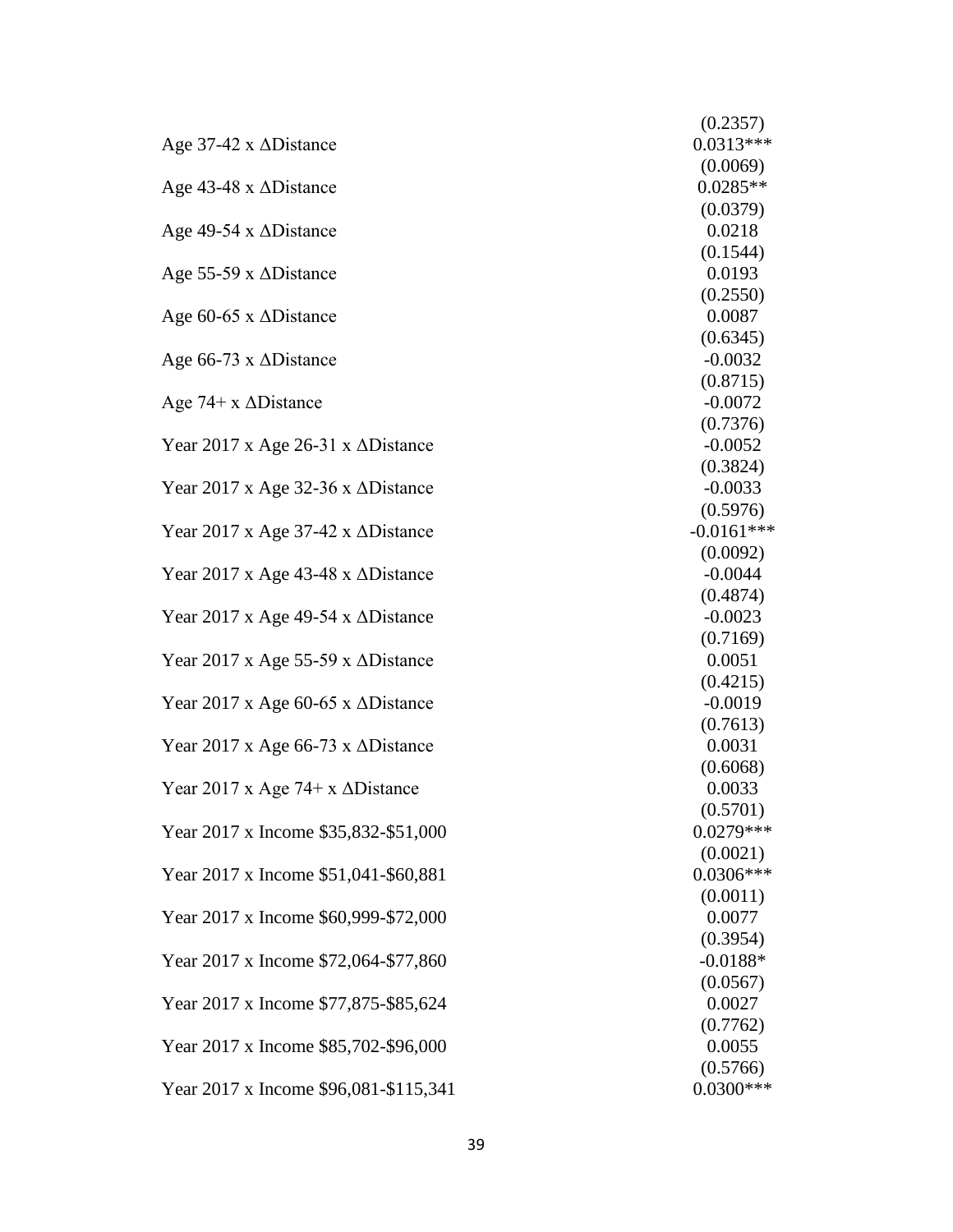|                                                                    |              | (0.0006)                 |
|--------------------------------------------------------------------|--------------|--------------------------|
| Year 2017 x Income \$116,000-\$131,000                             |              | $-0.0147$                |
|                                                                    |              | (0.1240)                 |
| Year 2017 x Income \$132,000 x ΔDistance                           |              | $-0.0048$                |
|                                                                    |              | (0.6041)                 |
| Year 2017 x Income $$35,832-\$51,000 \times \Delta\text{Distance}$ |              | $-0.0116**$              |
|                                                                    |              | (0.0224)                 |
| Year 2017 x Income $$51,041-$60,881$ x $\Delta$ Distance           |              | $-0.0168***$             |
|                                                                    |              | (0.0034)                 |
| Year 2017 x Income \$60,999-\$72,000 x ∆Distance                   |              | $-0.0085*$               |
|                                                                    |              | (0.0677)                 |
| Year 2017 x Income $$72,064-S77,860$ x $\triangle$ Distance        |              | 0.0063                   |
|                                                                    |              | (0.3190)                 |
| Year 2017 x Income $$77,875-\$85,624$ x $\triangle$ Distance       |              | $-0.0141***$<br>(0.0031) |
| Year 2017 x Income $$85,702-\$96,000 \times \Delta\text{Distance}$ |              | $-0.0179***$             |
|                                                                    |              | (0.0004)                 |
| Year 2017 x Income $$96,081-S115,341$ x $\Delta$ Distance          |              | $-0.0278***$             |
|                                                                    |              | (0.0000)                 |
| Year 2017 x Income $$116,000-S131,000$ x $\Delta$ Distance         |              | $-0.0122**$              |
|                                                                    |              | (0.0178)                 |
| Year 2017 x Income $$132,000$ x $\triangle$ Distance               |              | $-0.0155***$             |
|                                                                    |              | (0.0045)                 |
| Year 2017 x Female                                                 |              | $-0.0136***$             |
|                                                                    |              | (0.0007)                 |
| Year 2017 x Female x ΔDistance                                     |              | $-0.0014$                |
|                                                                    |              | (0.5505)                 |
| Year 2017 x European                                               |              | $-0.0690***$             |
|                                                                    |              | (0.0000)                 |
| Year 2017 x Hispanic                                               |              | $-0.0439***$             |
|                                                                    |              | (0.0004)                 |
| Year 2017 x Black                                                  |              | $-0.0299$                |
| Year 2017 x Other                                                  |              | (0.1583)<br>$-0.0434***$ |
|                                                                    |              | (0.0042)                 |
| Year 2017 x European x ∆Distance                                   |              | 0.0073                   |
|                                                                    |              | (0.4335)                 |
| Year 2017 x Hispanic x ΔDistance                                   |              | 0.0031                   |
|                                                                    |              | (0.7733)                 |
| Year 2017 x Black x $\triangle$ Distance                           |              | 0.0137                   |
|                                                                    |              | (0.4533)                 |
| Year 2017 x Other x $\triangle$ Distance                           |              | 0.0016                   |
|                                                                    |              | (0.8955)                 |
| <b>Year 2016</b>                                                   | $0.4034***$  | $0.4019***$              |
|                                                                    | (0.0000)     | (0.0000)                 |
| Year 2017                                                          | $-0.0300***$ | $0.0969***$              |